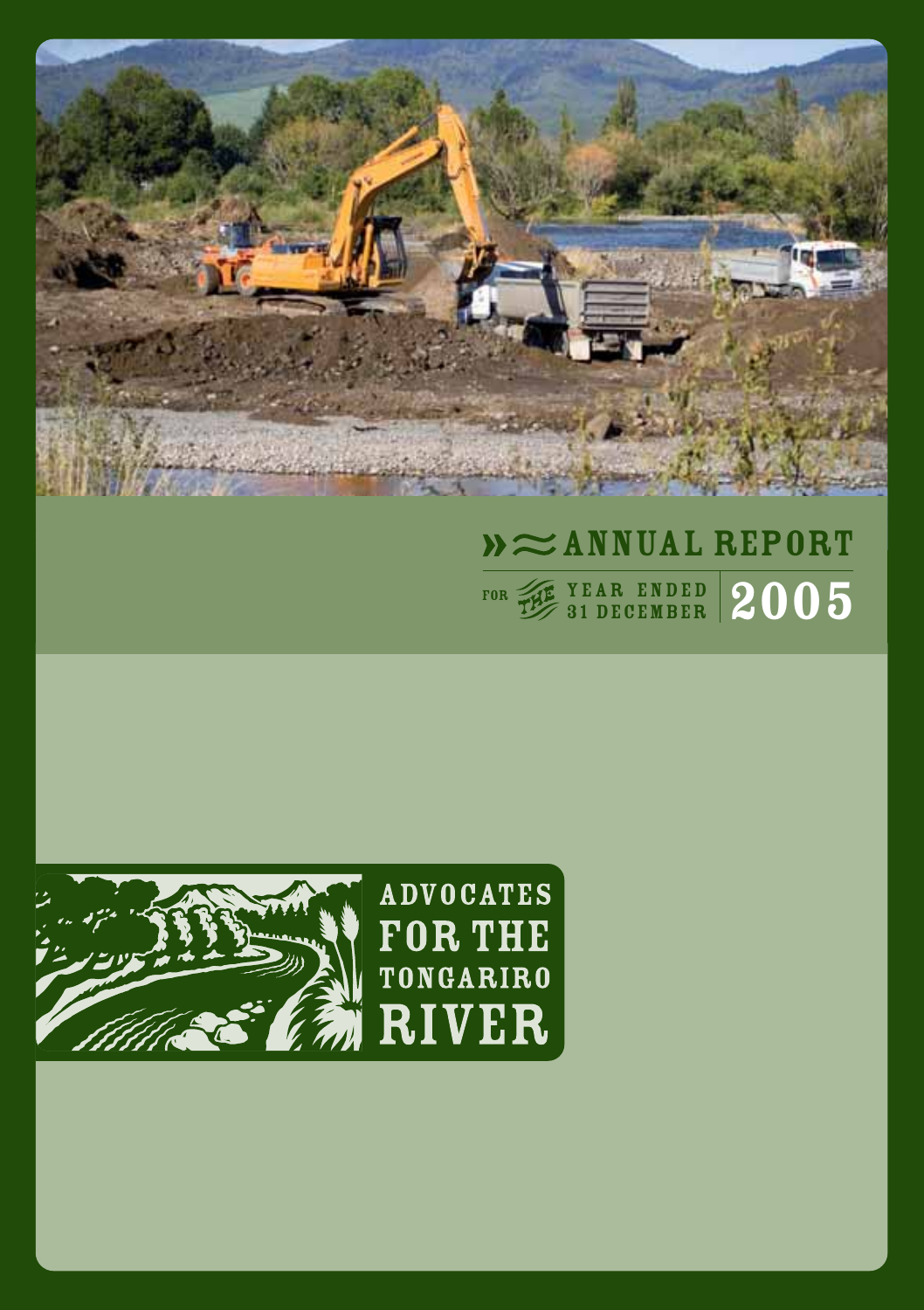#### **CONTENTS**

- PAGE » 1 Notice of and Agenda for the Fourth Annual General Meeting
	- 2 Minutes
	- 5 The Annual Report and Goals
	- 14 Financial Statements
	- 17 Appendices
	- 18 Advocates of Flood Protection
	- 20 Advocates Hit Out at Rate Increases
	- 22 Didymo Threat
	- 24 Gamebirders Bag Cosy DOC Deals
	- 27 Some Thoughts on Managing the Tongariro River

#### CoMMITTEE 2005

Bruce Coldicutt Mark Cosgrove » IMMEDIATE PAST PRESIDENT Richard Kemp

Heather Macdonald » PRESIDENT Julian Proctor Sylvia Smith Tuatea Smallman John Toogood\* Eric Wilson » SECRETARY TREASURER

John Wheeler

Graeme Duff and Gill Osborne resigned during the year.

The Registered Office of The Advocates for the Tongariro River Incorporated is care of 213 Taupahi Road, Turangi. The postal address is P O Box 335 Turangi 2751. www.tongariroriver.co.nz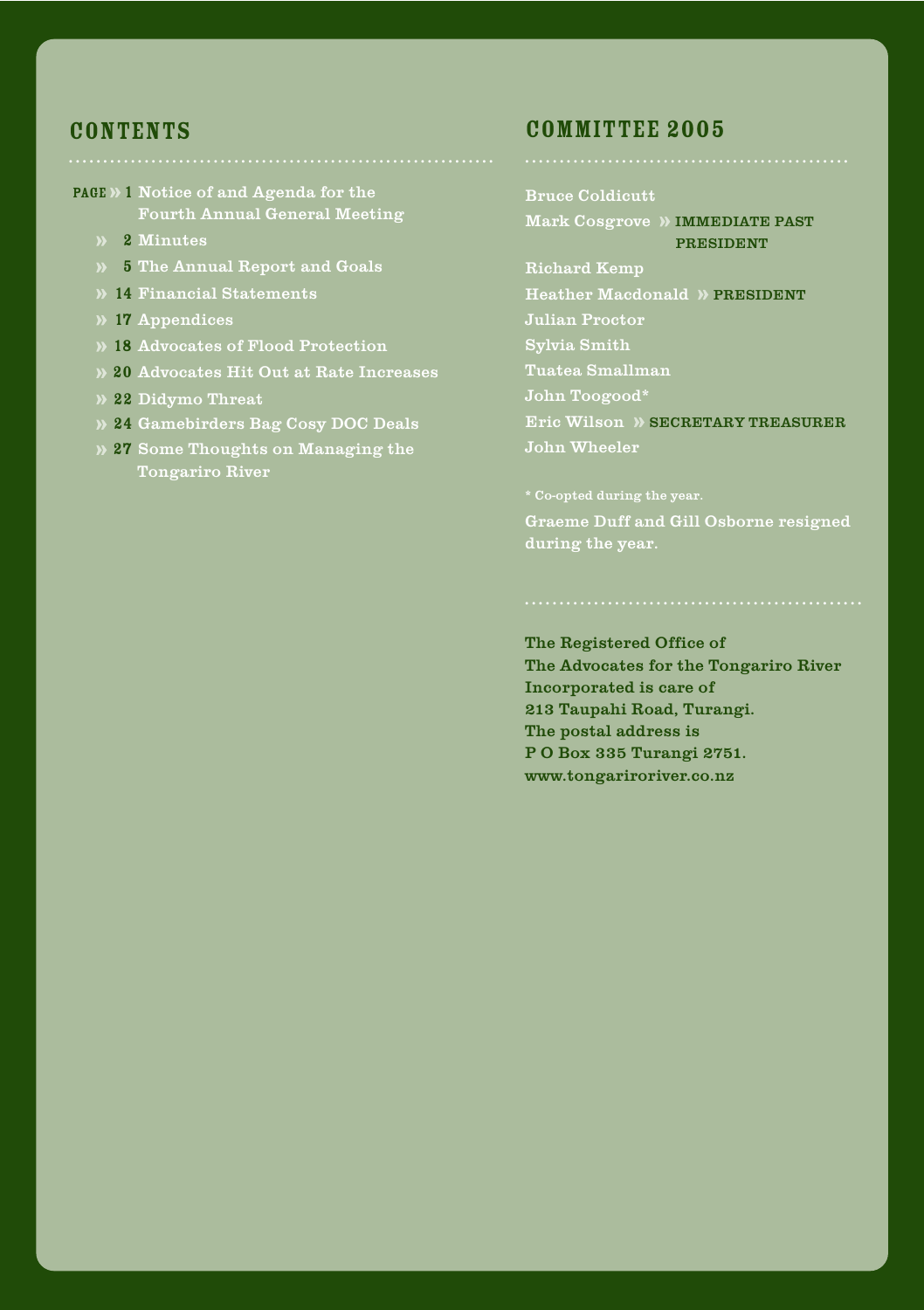#### **NOTICE OF ANNUAL GENERAL MEETING**

The Fourth Annual Meeting of the Advocates for the Tongariro River Inc. will be held at the Tongariro River Bridge Fishing Resort, State Highway 1, Turangi, on Easter Sunday 16th April 2006 at 4:00pm.

#### **≈ AGENDA**

The business of the Annual General Meeting will be to:

- 1 Record those present and note apologies.
- 2 Receive the Minutes of the Third Annual General Meeting held on 27th March 2005.
- 3 Receive the President's Report and approve the Financial Statements.
- 4 Consider any motions of which due notice has been provided. (The full Rules of the Advocates for the Tongariro River Inc. are printed in the 2004 Annual Report and are also available in the Advocates' website. www.tongariroriver.co.nz.
- 5 Appoint an Executive Committee comprising a president, a vice-president, a secretary, a treasurer (or a secretary/treasurer) and Committee members.
- 6 Consider any other matters.
- 7 Speakers from the Advocates will address the meeting on directions for the next twelve months.

At the conclusion of the meeting, members are invited to afternoon tea at the Tongariro River Bridge Fishing Resort.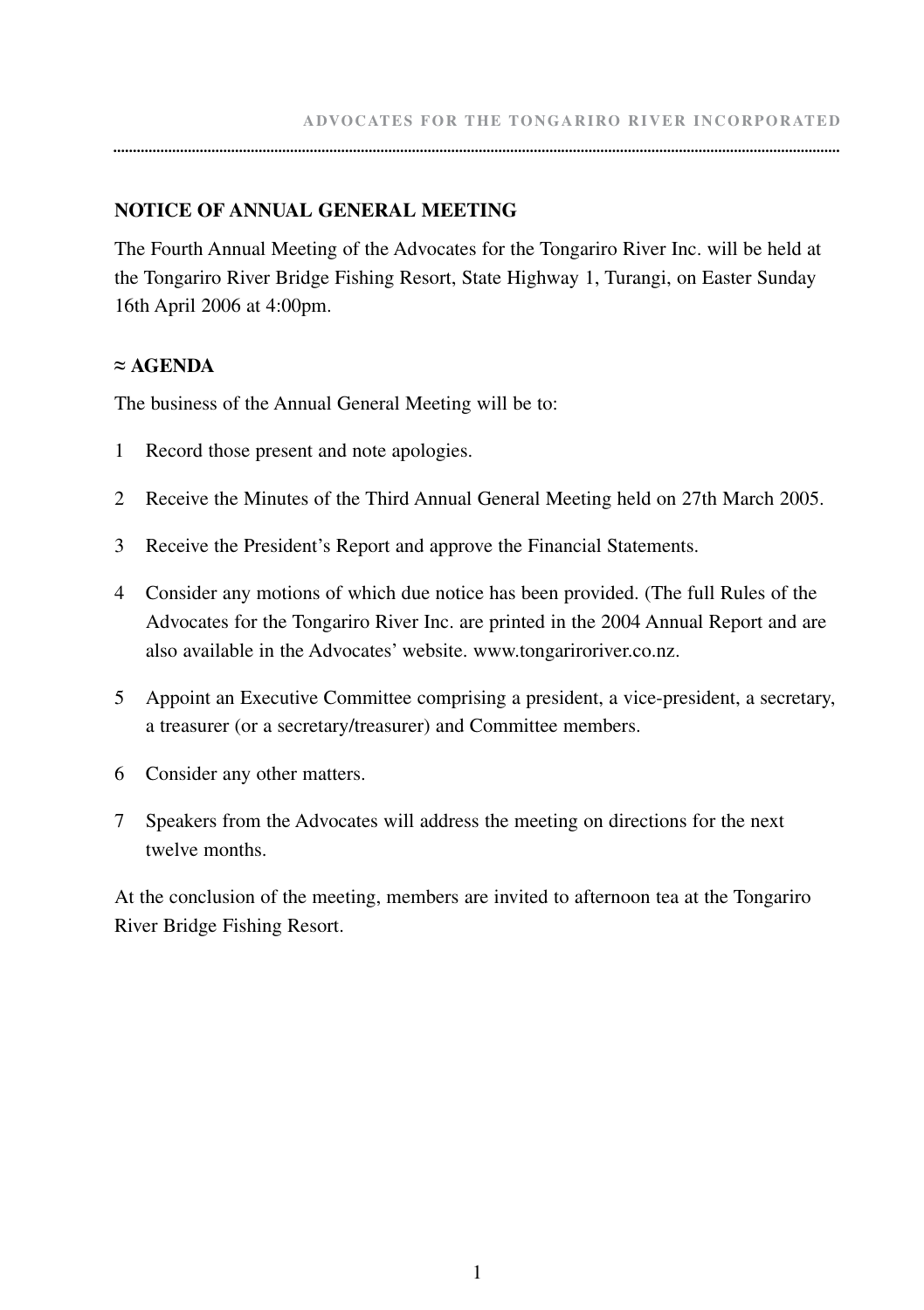#### **≈ MINUTES**

Minutes of the Third Annual General Meeting of the Advocates for the Tongariro River Incorporated held at the Tongariro River Bridge Lodge, Turangi on Sunday 27th March 2005.

**.........................................................................................................................................................................................**

#### **Present**

*Invited guests* Don Ormsby Turangi Community (Board Chairman), Laurie Burdett (Environment Waikato Councillor), Neil and Rosemary Small and

*Members* Mark Cosgrove (Chair), Tuatea Smallman, Graeme Nahkies, Natasha Nahkies, Bob Appleton, Peter Coker, Bruce Coldicutt, Bill Colston, Alison Cosgrove, Sam Cranston, Laurie Croxson, Bruce Diehl, Bob Duckworth, Richard Kemp, Peter Lean, Sarah Lean, Julian Proctor, John Toogood, Eric Wilson, Neville Young.

Tuatea Smallman opened the meeting with a Karakia.

#### **Apologies**

Mayor Clayton Stent, Councillor Christine McElwee, Conservator Paul Green (Department of Conservation), David Perry, Ghassan Basheer and Rex Hawkins (Environment Waikato), Professor Paul Williams, Alistair Treadwell (Pharazyn Trust)

Heather Macdonald, Graeme Duff, Gill Osborne, Sylvia Smith, Warren Butterworth, Virginia Church, Stuart Crosbie, Renny Cunnack, Helen Elliott, Walter Freitag, Iris Freitag, Will Kemp, Ray Legge, Alaistair McNab, Andrew Morrison, Graham Pyatt, Ernie Sharpe, Jenny Shieff, Glen Spackman, Dick Truebridge, John Wheeler, Betty Wheeler, Lorraine Wilson.

The motion (M Cosgrove, T Smallman), that these apologies be sustained, was carried.

#### **Minutes of 2004 Annual Meeting**

The motion (R Kemp, J Proctor), that the minutes of 11 April 2004 as read be received, was carried.

#### **President's Report**

The President noted that his full report was included in the published Annual Report. Two particular highlights were noted. First, that the requirement for a Tongariro River Management Plan to be developed as part of consents for river work meant that for the first time there was some legal status for the river. Second, the grant of \$10,000 from the Pharazyn Trust would be used in restoration works.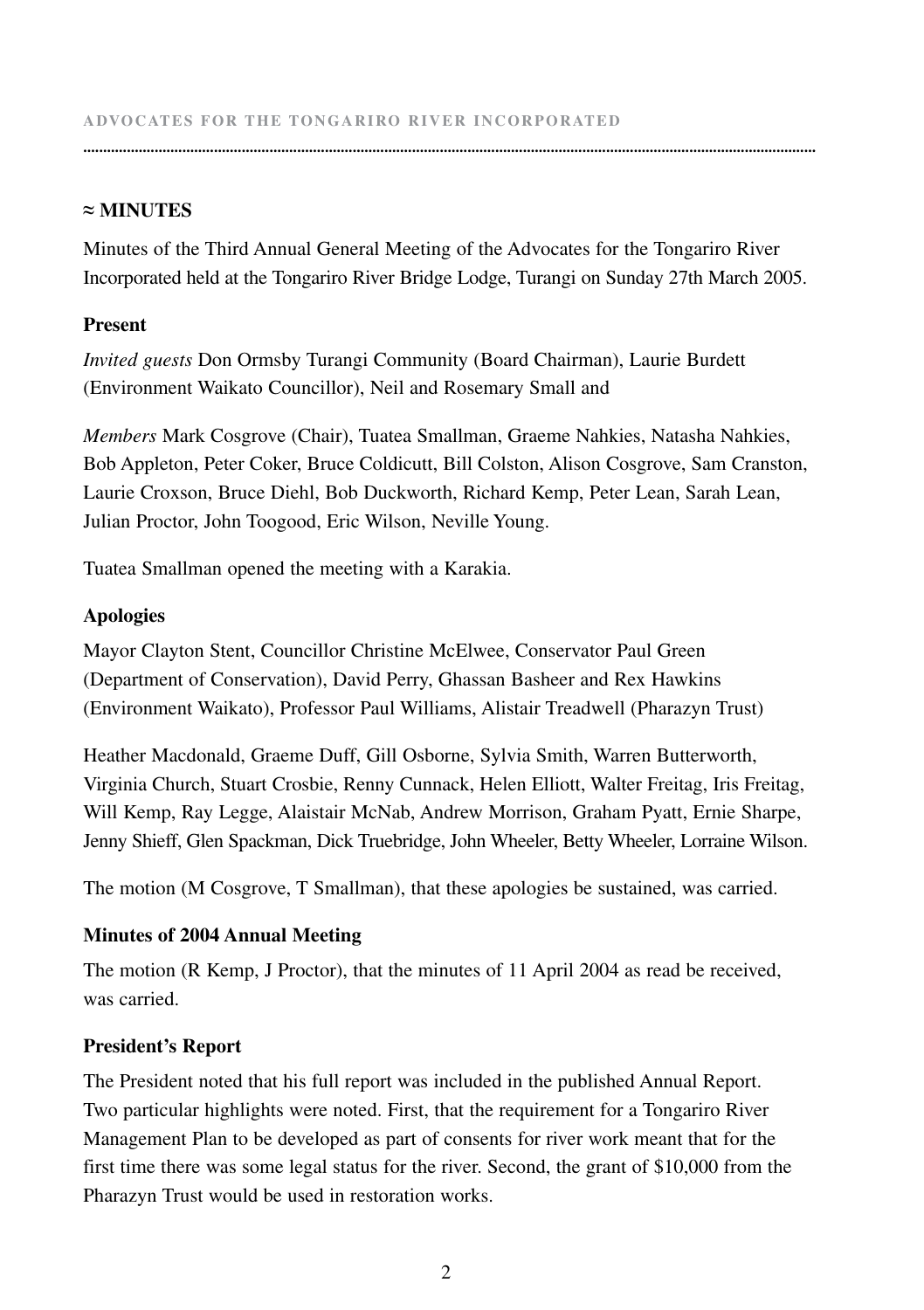The motion (M Cosgrove, B Appleton), that the President's report be received, was carried.

#### **Financial Report**

The Treasurer presented the accounts for 2004 as published in the Annual Report, and noted (1) that these accounts had not been audited in accordance with the Society's constitution and (2) that if the meeting required, the accounts would be audited. The motion (G Nahkies, B Coldicutt), that the Financial Report be received was carried.

#### **Appointment of officers and committee**

The following positions were filled by election –

| President             | <b>Heather Macdonald</b>                                                                                   |
|-----------------------|------------------------------------------------------------------------------------------------------------|
| <i>Vice President</i> | Richard Kemp                                                                                               |
| Secretary/Treasurer   | Eric Wilson                                                                                                |
| Committee             | Bruce Coldicutt, Graeme Duff, Gill Osborne, Julian Proctor,<br>Tuatea Smallman, Sylvia Smith, John Wheeler |

Mark Cosgrove holds the ex officio position of Immediate Past President. Tuatea Smallman is our Kaumatua.

#### **General Business**

*1. Recent proposals for river management*

 A summary of proposals made by NIWA scientist Dr M G Smart for Environment Waikato and presented to the Tongariro River Management Forum was distributed at the meeting. In the discussion that followed, members noted that some of the proposals had been made as long as 40 years ago, that the river's mouths seemed to be on a westwards drift, that new channels into Stump Bay might quickly result in sedimentation in that Bay, and that a significant brown trout fishery at the present mouths may be lost.

 The Chairperson of the Tongariro River Management Forum, Councillor Don Ormsby, stated that one of the options, to do nothing, should not be an option, and (2) that the Forum would meet on 18 May 2005 to act on the proposals.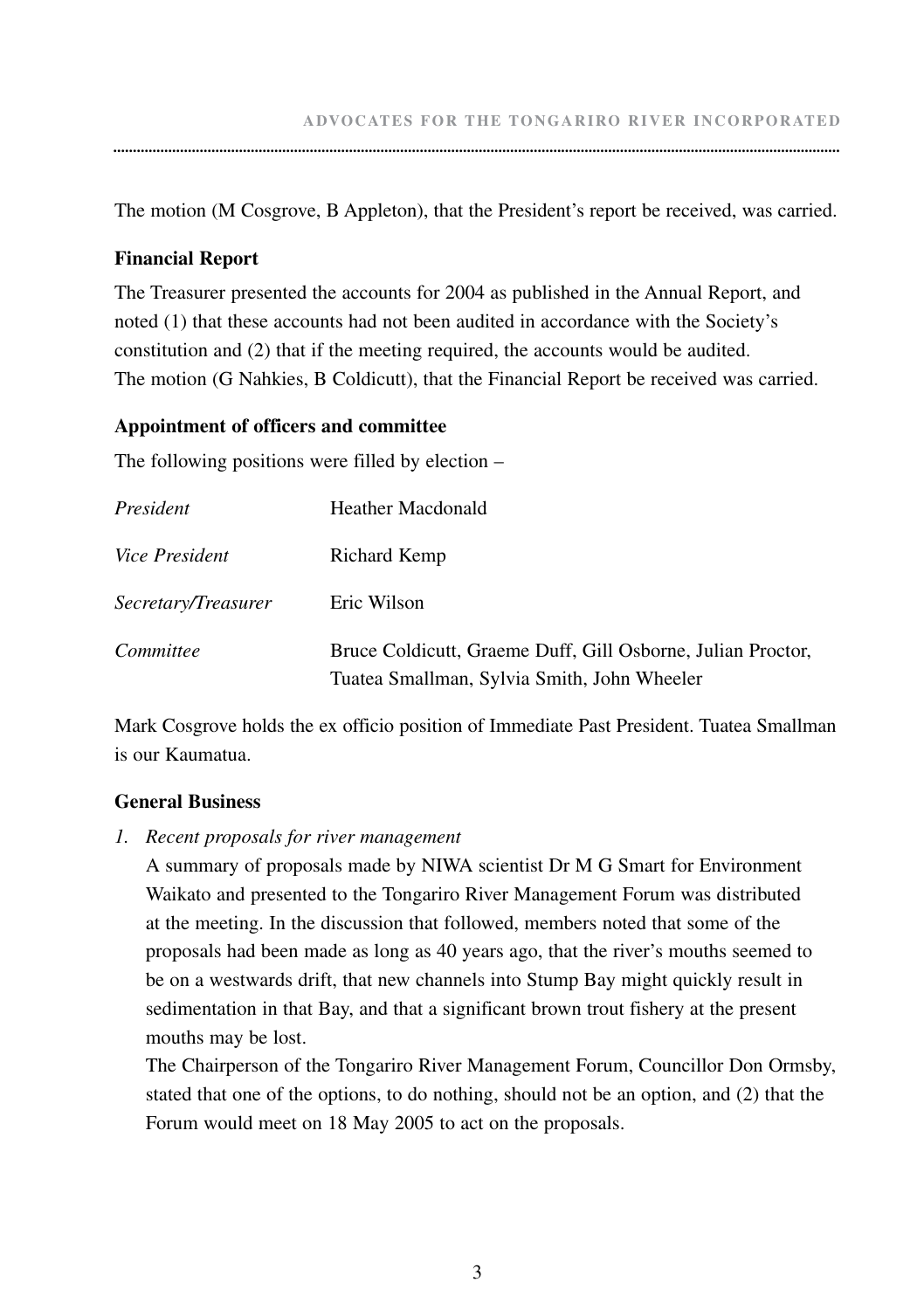#### *2. Towards a cleaner New Zealand.*

 John Toogood informed the meeting of the progress being made to clean up the river's environs. He said that the Minister for the Environment Hon Marion Hobbs was seeking funding in the next budget for an education program to deal with the problem.

**.........................................................................................................................................................................................**

#### *3. Meeting with Parliamentary Candidates.*

 The President informed the meeting that as it was election year the Advocates would seek to hold a meeting of political candidates to discuss environmental issues.

The outgoing President was thanked for his work done in getting the Advocates up and running.

The meeting closed at 5.40pm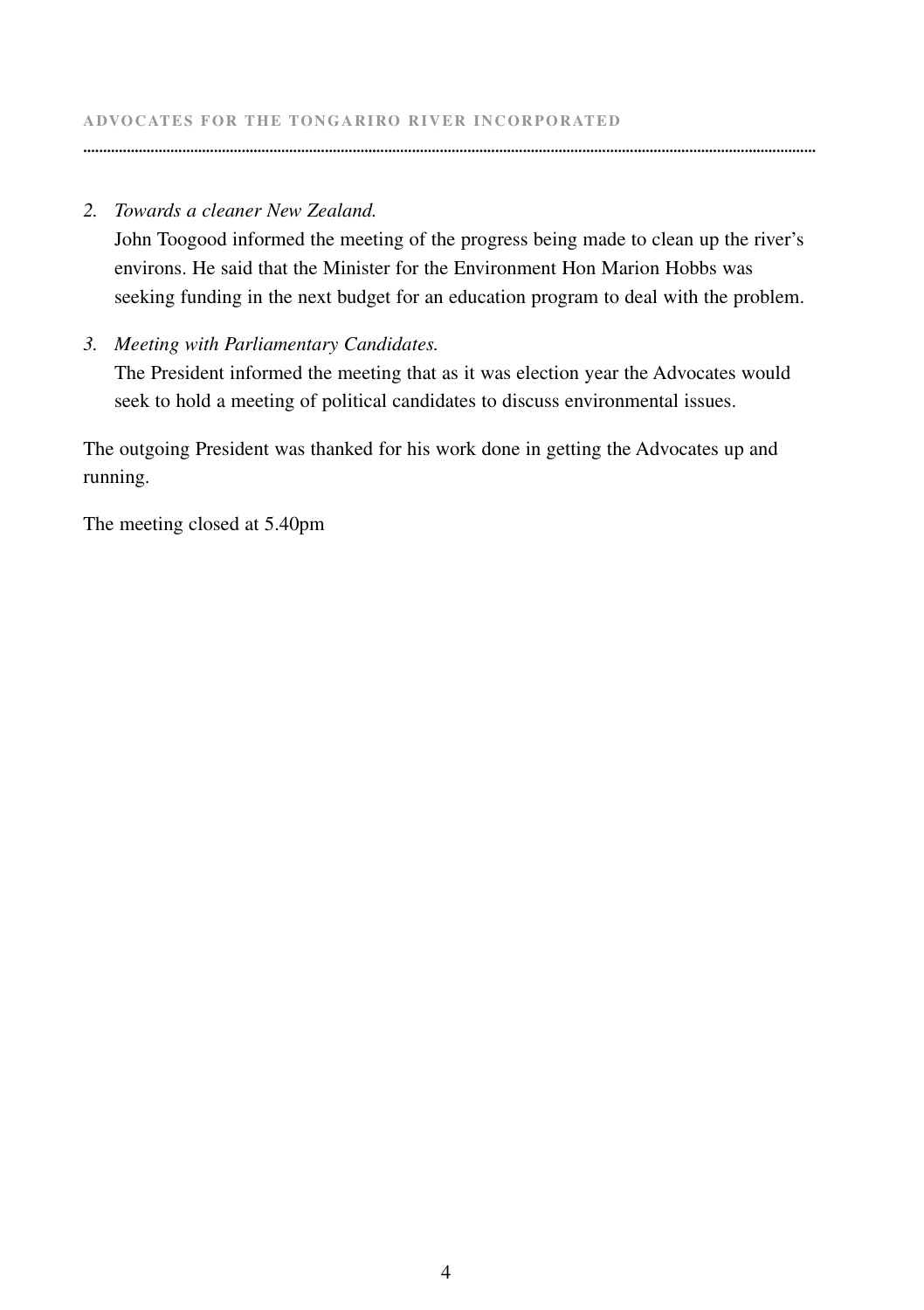#### **≈ FOURTH ANNUAL REPORT AND FINANCIAL STATEMENT, 2005**

This, the fourth Annual Report of the Advocates for the Tongariro River Inc, consists of the President's Report, together with the Financial Report.

President Heather Macdonald reports:

The Advocates for the Tongariro River aim to be recognised as an informed, balanced and authoritative group, seeking to sustain and enhance the Tongariro River for future generations. The Advocates' purposes are to

- actively engage in fostering Tongariro River management strategies, including long-term strategies
- promote methods of managing the river which have the desired effects of flood protection and of preventing and/or minimising erosion
- take such steps as are appropriate to facilitate the protection and promotion of the Tongariro River and its environment as an effective nursery for rainbow and brown trout.

At the start of 2005 the Committee sought answers to the questions, "How can we continue to improve what we do and what kinds of strategies are going to be most effective?" We invited Graeme Nahkies of BoardWorks International to address this question at the public seminar which followed the AGM at Easter 2005. Graeme provided some valuable insights which have shaped the way we have developed our goals and approached our advocacy work this year.

Ten goals were set by the Advocates Committee for 2005 – 2007. These are outlined and reported on in detail below. In summary, achievements in 2005 were:

- participating in the Tongariro River Management Forum and working towards the development of a strategic management plan for the river
- working to get science and engineering reports onto the River Management Forum table so that the strategies that go into the management plan will be soundly based and defensible
- acting in a brokering role with other members of the Forum, to ensure that the Forum continues to meet and to give substance to discussions and plans on river management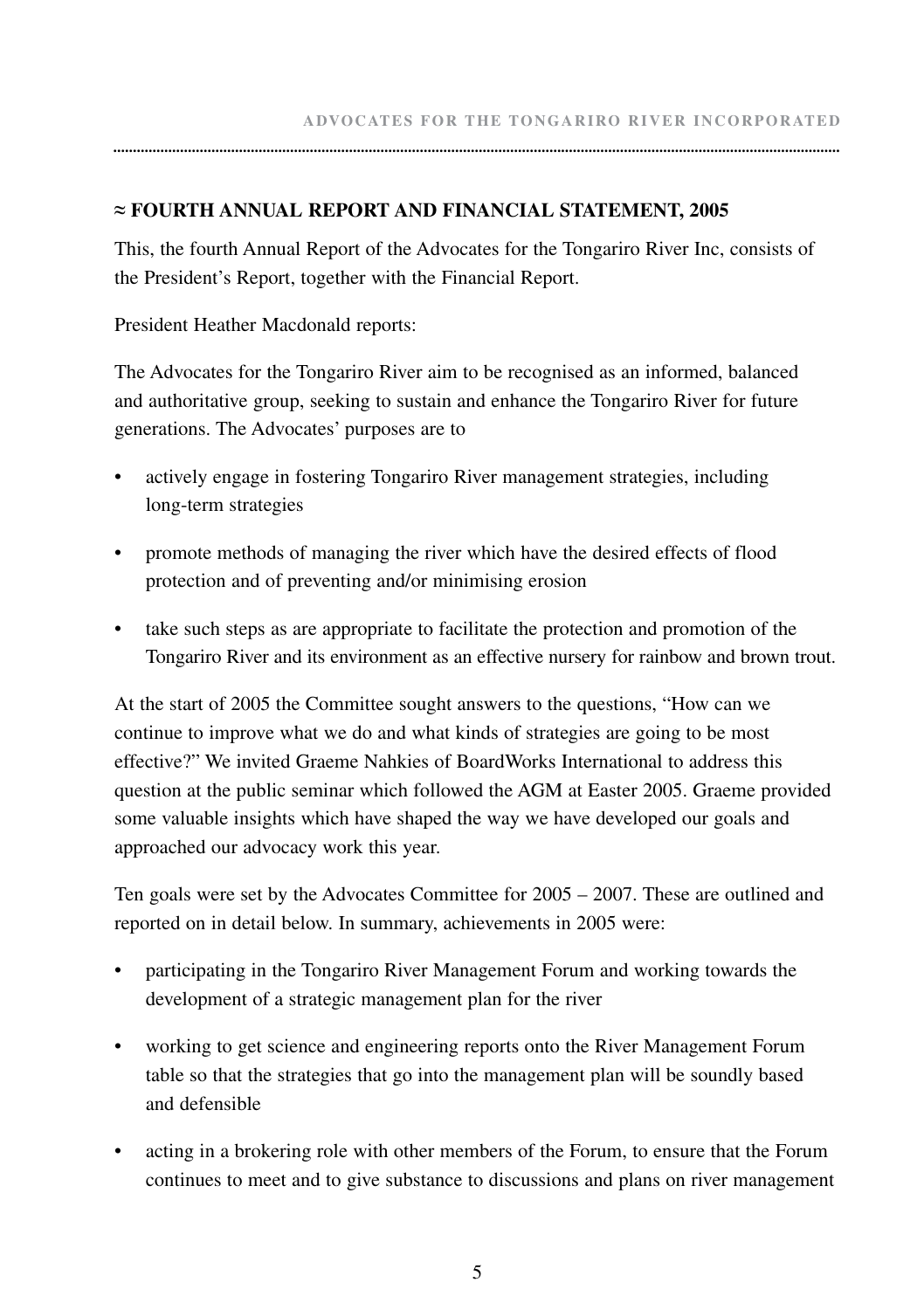• hearing that our 2004 submission on the development of walking tracks had been successful and that an access track from the Hydro Pool to the National Trout Centre is scheduled for completion by Department of Conservation by 31 March 2006

**.........................................................................................................................................................................................**

- lobbying Environment Waikato Councillors about the need to find a funding model for restoration, emphasising that residential rating increases under Project Watershed are both inequitable and unsustainable
- developing effective informal advocacy networks with Genesis, Environment Waikato, the Department of Conservation and the National Trout Centre Trust
- instigating a Planting for the Future Project, to resource and implement the first stage of a planting plan commissioned by the Department of Conservation for the riverbank
- producing and disseminating information on the risk associated with the alga Didymo, and on containment measures
- convening two public seminars, aiming to get more scientific information onto the table
- speaking publicly through press releases on:
	- the unsustainability of ongoing increases in Project Watershed rates levy as the basis for funding river restoration
	- support for flood protection measures
	- the Didymo alga and the need to be pro-active in protecting our waterways
	- "Planting for the future", a project being steered by the Advocates with the participation of the Department of Conservation and the community
- improving and updating our website **www.tongariroriver.co.nz** and incorporating a discussion forum
- reporting to members through the 2004 Annual Report, the Advocates' website, and two newsletters – The Advocate 5 and 6.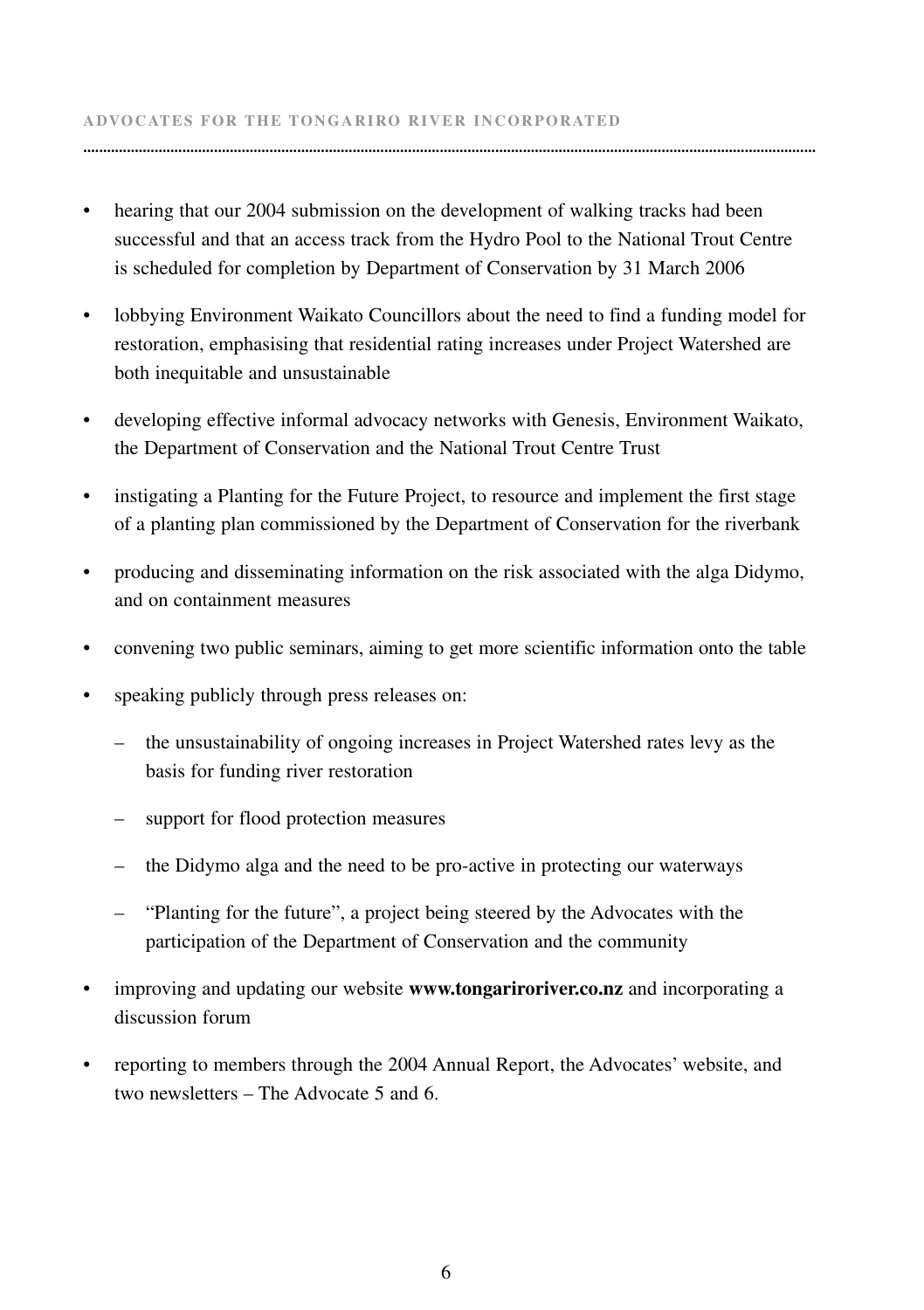#### **GOAL 1**

### *To have widespread public awareness of the Tongariro River – its past, its present state with the negative impact of the hydro power scheme, and its potential future degradation if remedial action is not taken.*

Our Annual Reports are the main means of addressing this goal. I had anticipated that Environment Waikato's draft Catchment Management Plan for the Tongariro River would be a substantive appendix to this year's annual report. Unfortunately the draft is not yet available for public consultation. Advocates members will be sent a copy as soon possible, hopefully before the end of May, and your comments on the draft will be keenly sought as part of our feedback to Environment Waikato.

The threat of a Central North Island invasion by the alga Didymo (Didymosphenia geminata) has become a stark reality during the past year. The Advocates lobbied the Department of Conservation and the Lake Taupo Fishing Advisory Committee for quick, strong and active leadership strategies to help manage and contain this risk, including getting information to the river users as soon as possible. We were keen to see Biosecurity NZ take immediate action to contain the threat in the Central North Island but in the absence of any publicity from these agencies in those early stages, the Advocates took steps to fill the information gap. Some 4000 pamphlets were designed, printed and distributed to sports shops and fishing lodges in the Taupo/Turangi area, and posters were placed at frequently used river and lake access points.

Two newsletters, The Advocate 5 and 6, were sent to members in July and December 2005, as a way of keeping members in touch with current issues and what the Advocates are doing. We continue to receive positive feedback on our newsletters.

The convention we have developed of having two annual seminars continues to put new information into the pubic arena, allowing for the checking of assumptions, challenging of ideas and providing opportunities for new ways of thinking about river related issues.

Graeme Nahkies's presentation at Easter 2005 and Paul White's seminar at Labour Weekend on the water quality of Lake Taupo, provided a basis for some rigorous discussion and informed action. Paul White's talk was particularly timely as we had been concerned to know about the water quality of the Tongariro River.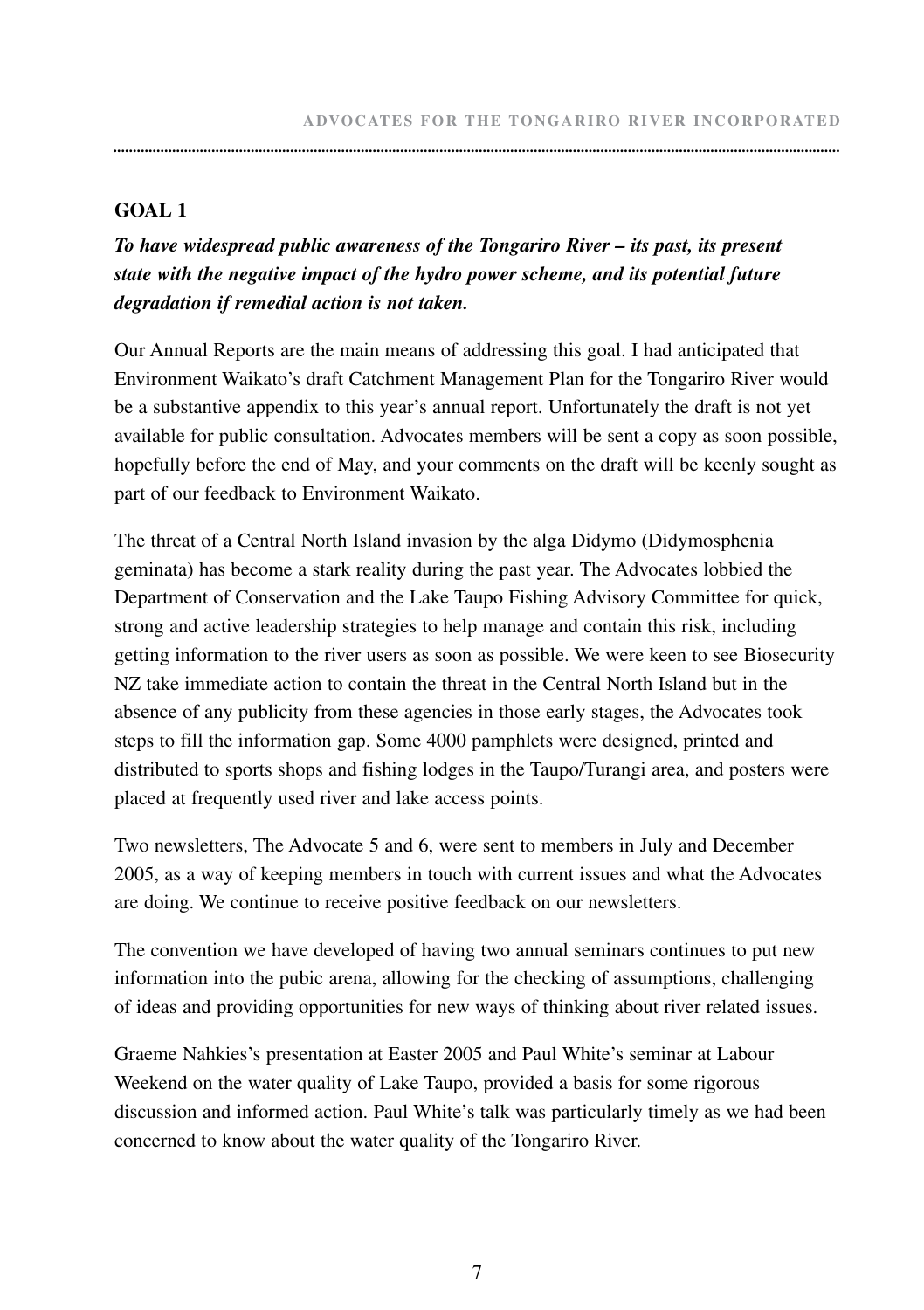#### **GOAL 2**

#### *To gain public involvement and support for the Advocates' aims and to build membership*

Members were invited during the year to take part in an informal membership satisfaction survey, to let the Committee know whether we are doing what members want us to do. Members who decided not to renew their subscriptions were invited to tell us why. We published an article in the Taupo Times: "Advocates of Flood Protection", to address a misconception that we picked up from two people who resigned, that the Advocates did not support flood protection.

**.........................................................................................................................................................................................**

We have continued our role of including the public in our advocacy work, through seminars and press releases, and in the Planting for the Future project instigated by the Advocates. This is a staged project that involves working with the Department of Conservation and the community to plant the parts of the riverbank managed by the Department of Conservation. The Department have had a planting plan drawn up which provides cover for trout and strengthens the riverbank, after noxious plants such as blackberry, broom and honeysuckle have been cleared. Stage 1 of this project is due to take place in the first week of May 2006 and we have agreed to raise funds for the plants and provide volunteer labour to work alongside Department staff. We have arranged press releases and we invite the public to become involved.

Membership stands at 214.

#### **GOAL 3**

#### *To establish effective dialogue with Iwi and develop mutual trust.*

The Committee have had the benefit of the support of our Kaumatua, Tuatea Smallman who has provided a valuable link between Ngati Turangitukua and the Advocates. More widely, we recognise it will take time to achieve effective dialogue and mutual trust, yet we see this goal as being of primary importance because of Ngati Turangitukua's ownership of and responsibility for the river. We have been supportive through the River Management Forum of Ngati Turangitukua's drive to determine what should be done to improve the channelling of the Lower River, drawing on the information presented in the engineering reports that have been completed.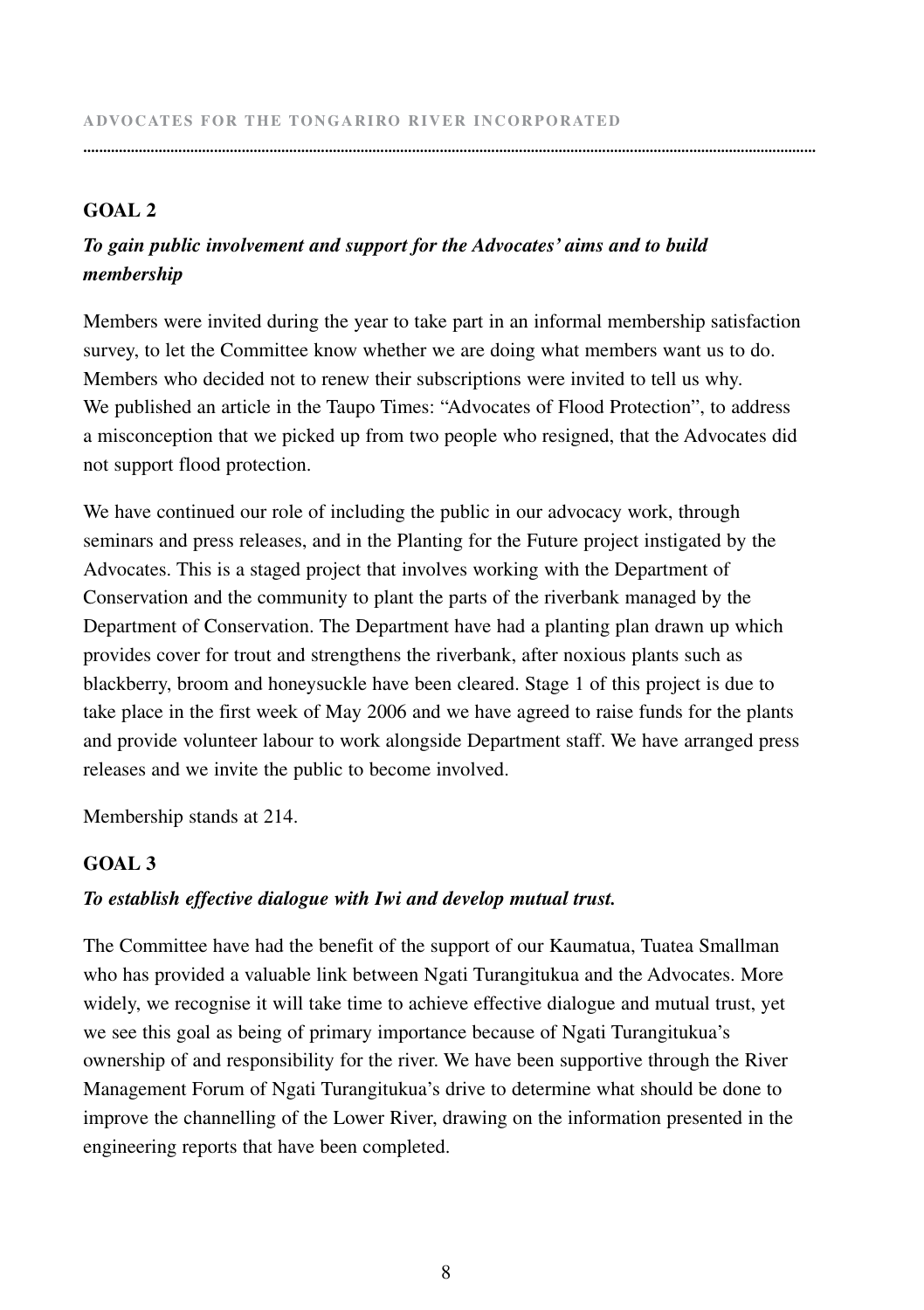In November 2005, we received a letter from Arthur Smallman, Chair of the Ngati Turangitukua Marae Committee, notifying the Advocates that Ngati Turangitukua had adopted a plan drawn up by the engineer Kerry Scott for work on the Lower River, and that the work was to be commenced immediately. At the time of writing this President's Report, no details were known about the timing or extent of this work. The Advocates look forward to seeing the Ngati Turangitukua's plan and we hope to be able to offer our support for this initiative.

#### **GOAL 4**

#### *To ensure the promises made by central and local government and power companies in respect of doing least harm to the Tongariro River are kept.*

The Advocates have continued to affirm our view that Environment Waikato, as the environmental watchdog, has to look after the river as a whole. We have been advocating for a management plan that addresses river channelling improvements and flood protection throughout the river system, and have been critical of many of the piecemeal and re-active approaches to flood protection in the past. To this end, the Advocates have adopted an approach of regular informal meetings with Environment Waikato and have vigorously lobbied Environment Waikato Councillors regarding the need for a Catchment Management Plan for the whole river.

The Advocates' Committee was concerned to discover late in 2005 from Environment Waikato Councillors, that what was to have been the Catchment Management Plan that the Forum has been working towards, had been significantly reduced in concept. It is not in the interests of the river or of Turangi properties to have the river management plan reduced to focus just on the mid section of the river and the Project Watershed works. We are keen to see the draft and provide Environment Waikato with comments which may help shape the final version.

The Parliamentary Commissioner for the Environment assured the Advocates that Environment Waikato would take on the management of the total catchment of the Tongariro River. The Advocates find this reassuring but notes some comments from the Chairman of the Environment Waikato Council that the proposed Management Plan would apply only to the river works covered by current consents.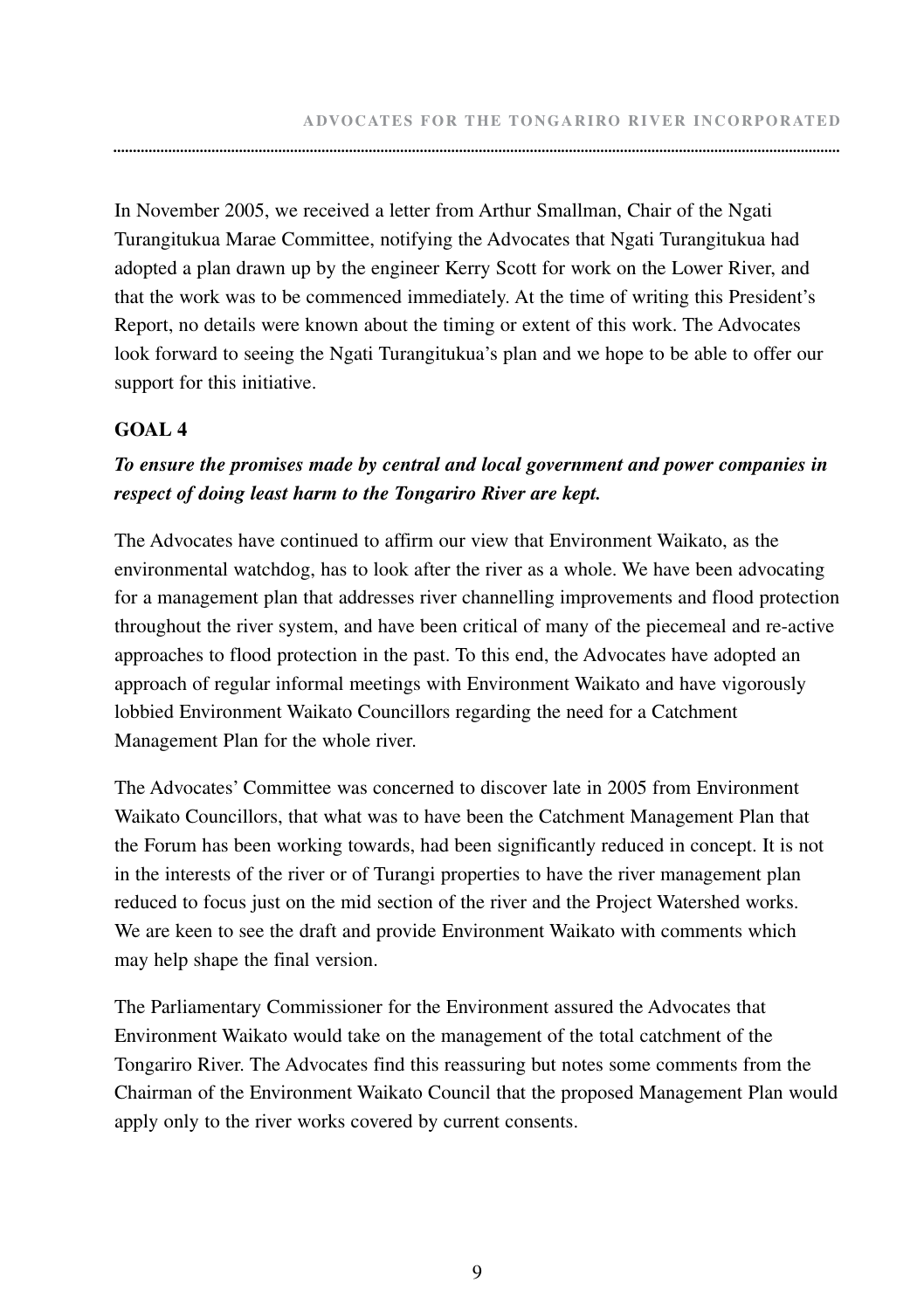It is most encouraging to see the start of the gravel extraction work in the lower river, in the area immediately below the Bridge Pool. The removal of 20,000cm of gravel which is part of Environment Waikato's Project Watershed is scheduled for completion by the end of March.

**.........................................................................................................................................................................................**

#### **GOAL 5**

#### *To have significant input into the development of a Management Plan for the River, drawing on up-to-date scientific and engineering information.*

The Advocates have been fully represented at all meetings of the Tongariro River Management Forum. Further, the Advocates have analysed all documents and reports pertaining to river management. The development of a Management Plan for the river, while legally required under the conditions of the consents granted for river works, is proceeding all too slowly, so much so that the momentum needed has been largely dissipated.

We are concerned that two important reports on lake level management that will have a bearing on the river management plan have not yet been presented to the Management Forum. The first of these is from Professor Paul Williams, an eminent University of Auckland geomorphologist and keen angler who has presented interesting ideas on lake level adjustment. The second is from Don Scarlett of Mighty River Power, who has informally presented a draft report to a few Committee members of the Advocates on implications for lake level changes.

#### **GOAL 6**

### *To monitor the River Management Forum's effectiveness in involving key stakeholders and interest groups in discussion and input into decisions about the river.*

This goal has been a particular focus of the Advocates as we seek to ensure that fullest informal as well as formal consultations take place amongst the stakeholders. While such consultation is very much a 'work in progress', we have two particular matters to which insufficient attention has been devoted. Both of these matters are volcanic in nature.

The first applies to further eruptions: the deposit of mega-tonnes of ash in the catchment from an eruption ought to be specifically planned for and dealt with in a management plan. At a minimum, the plan ought to provide for flushing flows of sufficient intensity to move ash quickly into the lake.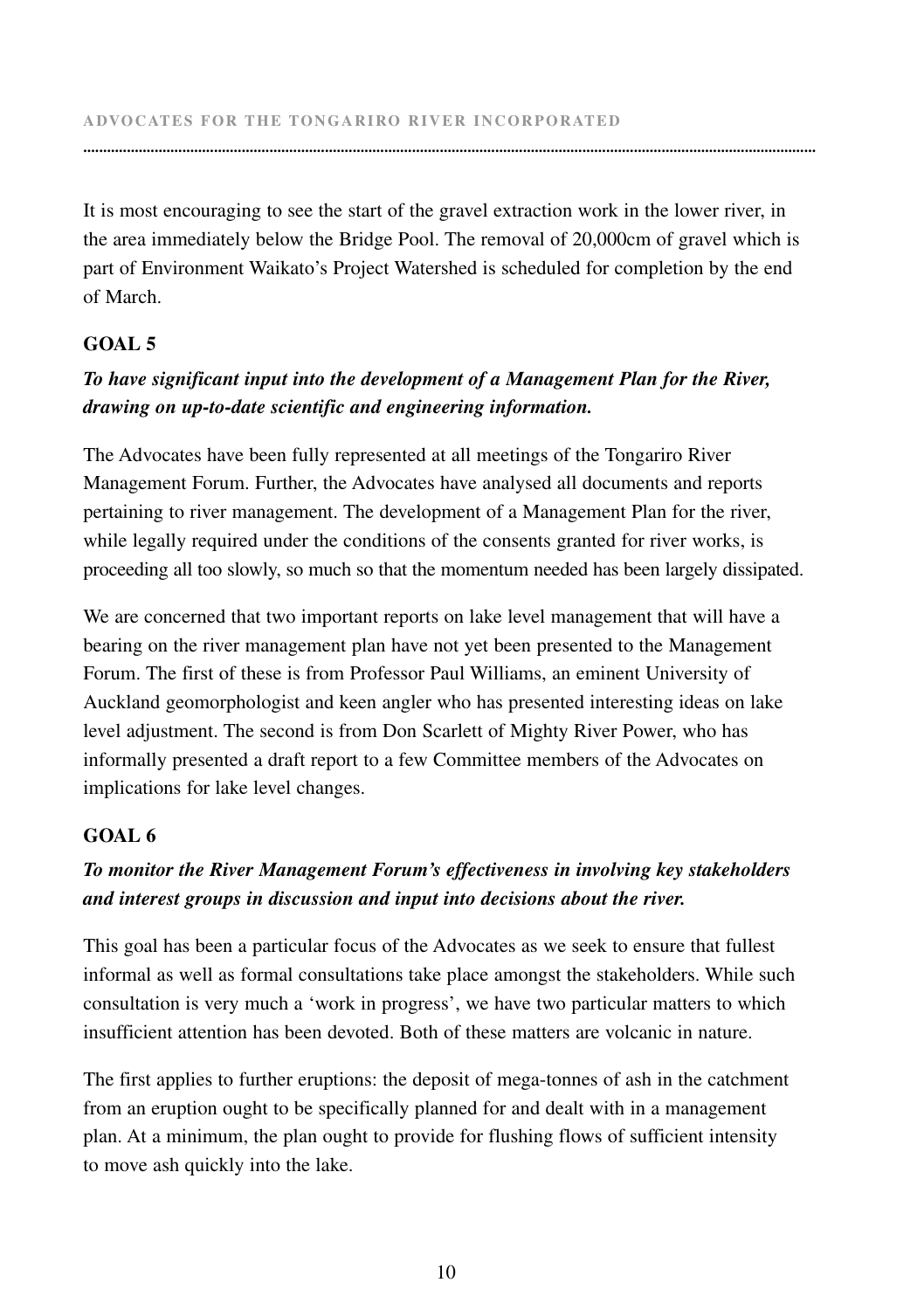The second applies to similar concerns after lahars; while small, overflow lahars might be contained or confined to the Whangaehu River bed or deflected back by a bund, major lahars in the past have found their way into the Tongariro River catchment via the Upper Waikato and other streams to the north east of the crater lake.

The questions to which we seek answers now concern the survivability of the Tongariro River's ecology under such events. In part, these questions are two-fold; one set relates to the operation of the Rangipo Dam and the Poutu Canal, the other relates to the Department of Conservation's plans and procedures, as the manager of the fishery, for damage limitation and recovery.

#### **GOAL 7**

#### *To liaise effectively with central and local government, their relevant agencies and key personnel on freshwater matters and policy issues that impact on the river.*

The Advocates have developed open and constructive relationships with Genesis, Environment Waikato and the Department of Conservation and have met with each of these organisations at least twice in 2005.

In particular, we have met with the Genesis Company Secretary, Maureen Shaddick on the matter of the Genesis/Tuwharetoa agreement and in particular on the contributions made by Genesis to the Ngati Tuwharetoa Trust Board, a matter that we had taken to the Ombudsman. We now know that Genesis is making a significant sum of money available to the Trust Board during each of the 35 years of the resource consent period. We understand that it is intended that at least some of this money will be used for river restoration

#### **GOAL 8**

### *To establish effective liaison with all local groups which have similar interests in the Tongariro River and other rivers, with the purpose of co-ordinating lobby and action.*

The Advocates continue to have representation on the Taupo Fishing Advisory Committee.

During 2005 the Advocates had frequent interaction with the National Trout Centre Trust and have agreed to work collaboratively with them on a project-by-project basis, starting with the tracks initiative, which aims to open up a circular walking track from the Major Jones Bridge to the Red Hut Bridge. We note that the north part of this left bank walkway,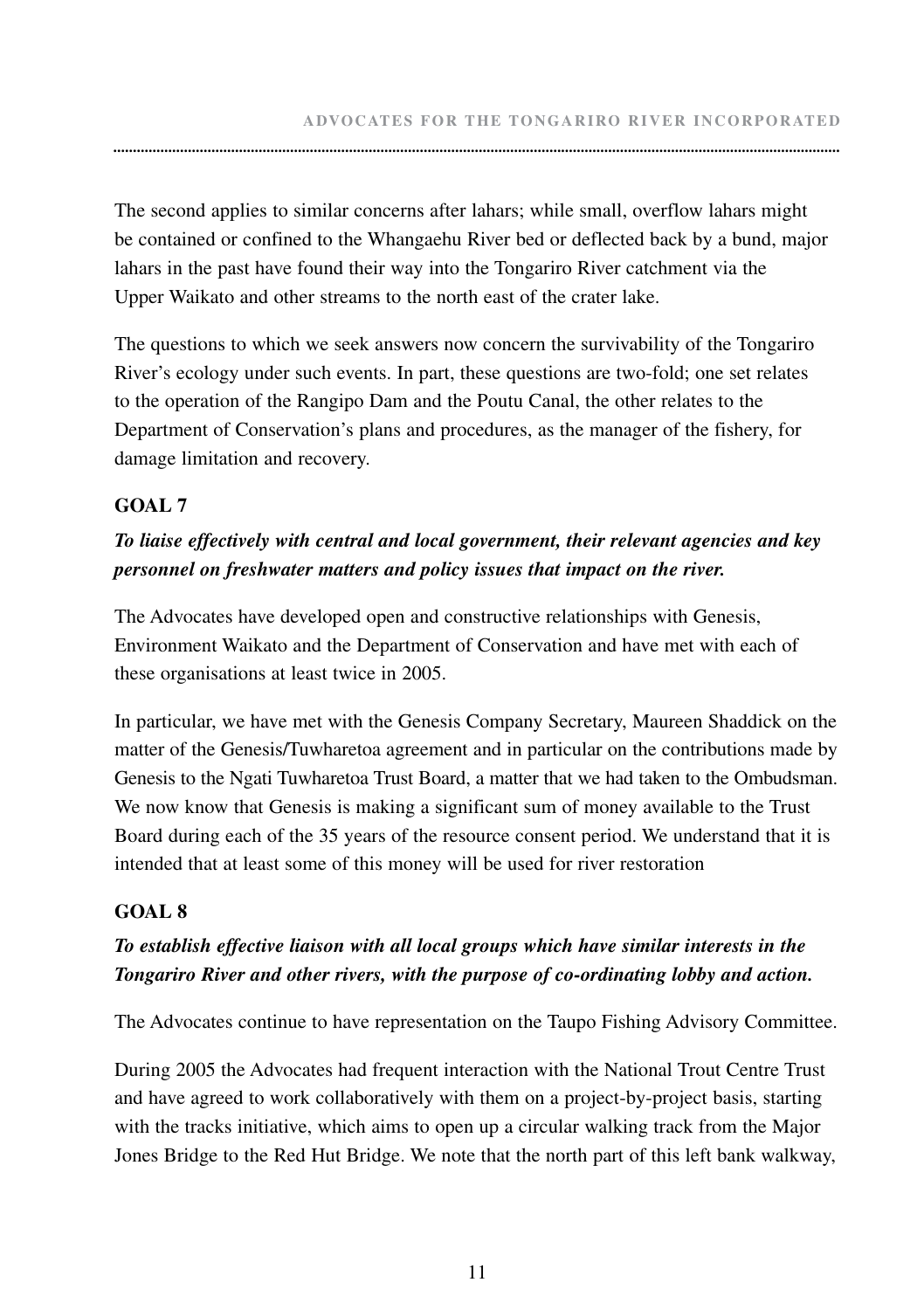on land controlled by the Department of Conservation, from the Hydro Pool to the Tongariro National Trout Centre is scheduled for completion by 31 March 2006.

**.........................................................................................................................................................................................**

#### **GOAL 9**

#### *To increase the Advocates' collective knowledge of (a) all aspects of the river and (b) the functions and findings of other similar advocacy bodies.*

It has become clear that a good deal is known about the hydrology of the Tongariro River especially under restricted flows. Also, there is some knowledge of the physical, chemical and biological aspects of the river, especially its habitat value for introduced rainbow and brown trout. So now an education programme is needed to ensure that the public are fully informed not only about the river's recreational values but also about what is needed to keep the river robust and in good health. Very few other places in New Zealand have a major mountain stream near a state highway and near populated areas, so there is important groundwork to do.

#### **GOAL 10**

#### *To maintain financial stability and cash flow to meet planned activity*

The Financial Report for the year ending 31 December 2005 follows. We are most appreciative of the \$3,000 received from the Pharazyn Trust whose generosity to us has continued for two years in a row. The Trust's recognition of the value of the work of the Advocates is inherent in their gestures and is inspirational to us.

In conclusion, I wish to thank all Advocates members for their continued support, and in particular I wish to thank the Committee. Those who live locally – Mark Cosgrove, Tuatea Smallman, John Wheeler and Eric Wilson – have been invaluable in keeping the day-to-day work of the Advocates at the forefront of their year's activities. Out-of-town Committee members have provided a wide range of advice and insights by telephone and email.

We were sorry to lose Graeme Duff as a Committee member during the year. Gill Osborne resigned to take up residence on Waiheke Island and a tribute to her was published in the Advocate 6 issue of December 2005. John Toogood was co-opted to the Committee during the year and we have been fortunate to have Graeme Nahkies accept our invitation to act as advisor to the Committee.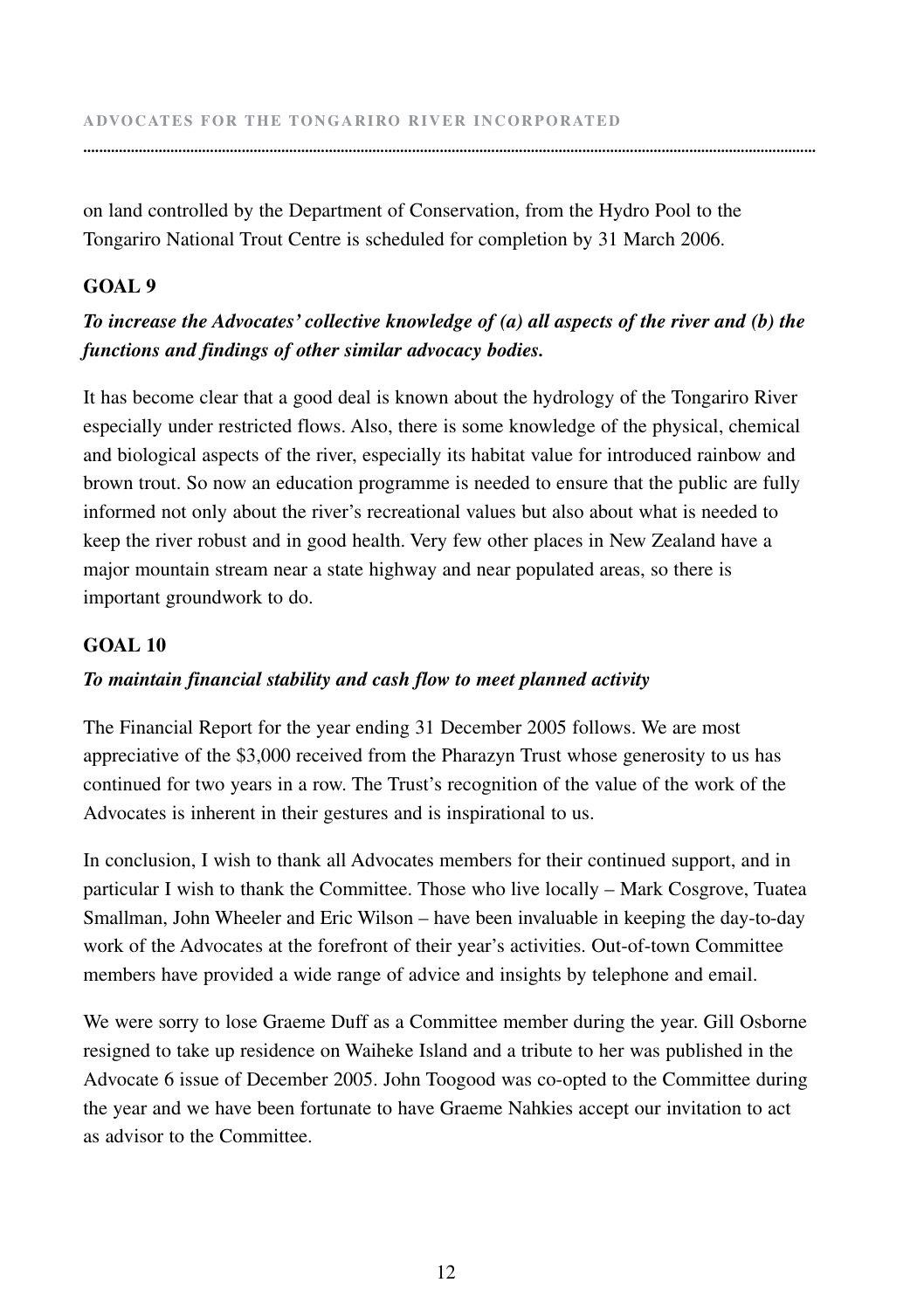Special thanks go to Tuatea Smallman, our Kaumatua, to our Vice-President Richard Kemp, and to Eric Wilson who picked up the reins of the Secretary's job from Gill and added them to his role as Treasurer. His efficiency has been very reassuring.

I wish to thank Bob Appleton for continuing to represent the Advocates on the Taupo Fishing Advisory Committee; and Mike Forret who maintains our website and email database.

Sylvia Smith supports our work by giving freely of her graphics expertise, her time and her design initiative. It is thanks to Sylvia that our printed materials, including our Annual Reports, are of such good quality and she donates at-cost printing.

I wish to thank Bob McDonnell for giving his ideas, time and layout skills – and for giving us at-cost printing services. Bob researched and put together the Didymo pamphlets and posters, an initiative which would not have been possible without him. Financial support for the pamphlets and posters was given by Bob, Sylvia, Colourcraft Reprographics (Wellington) and Service Printers Ltd (Wellington).

Jenny Shieff provides writing and editing expertise. This has been a huge support and I wish to thank her for this and also for taking on the management of Stage 1 of the Planting for the Future Project.

Finally, I wish to acknowledge the contribution of Mark Cosgrove, our Immediate Past President, who has not only represented the Advocates on the River Management Forum and has been available to discuss with me all aspects of the Advocates work all year, but has continued to provide expert scientific background for our thinking.

I am pleased to move the adoption of this, the fourth Annual Report of the Advocates for the Tongariro River Incorporated.

**Heather Macdonald**

*President 16 April 2006*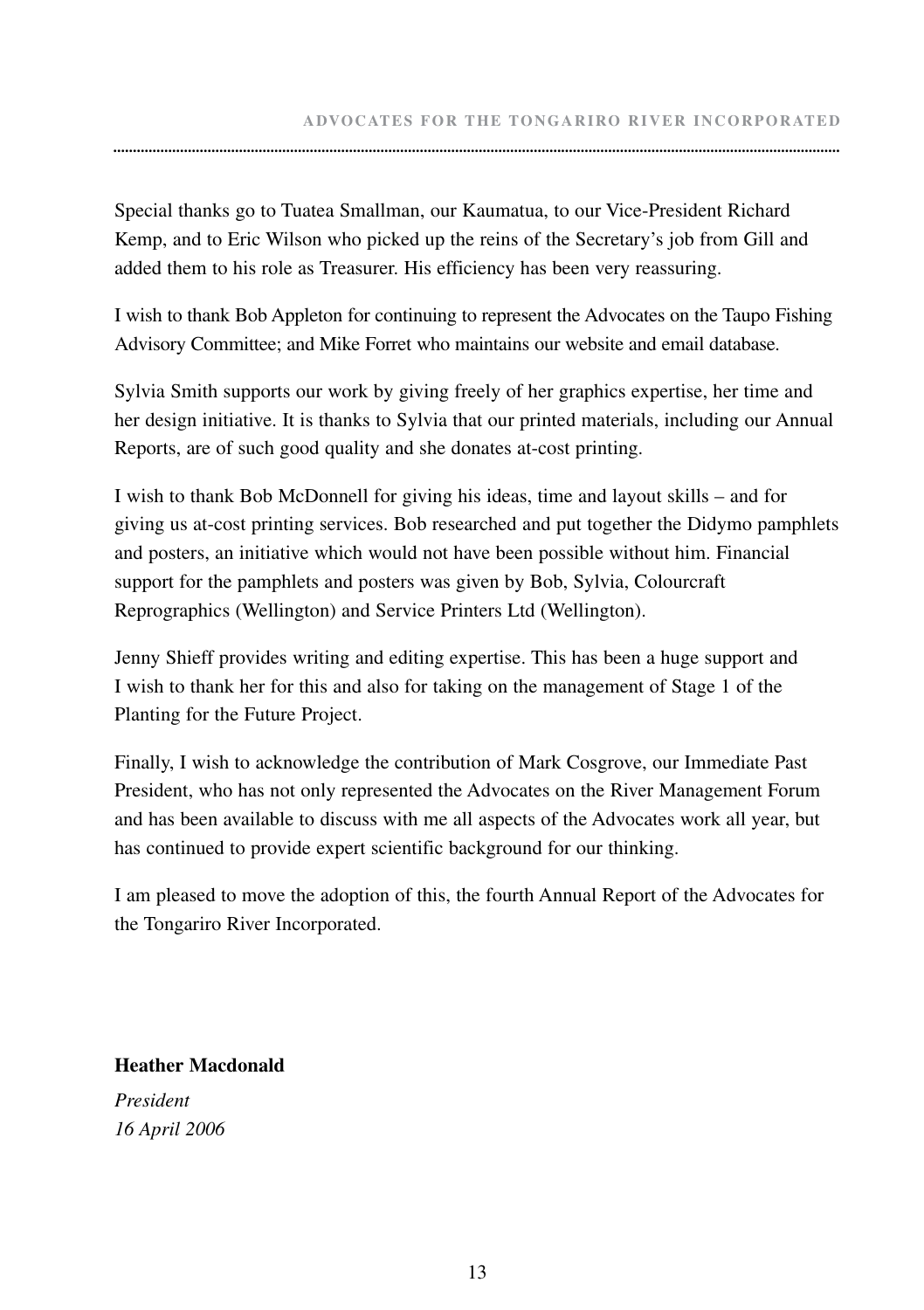#### **≈ FINANCIAL STATEMENTS**

*for the twelve-month period ended 31 December 2005*

#### **Income and Expenditure**

|                                          | 2005 | 2004  |
|------------------------------------------|------|-------|
| <i>Income</i>                            |      |       |
| Subscriptions and donations              | 4930 | 5579  |
| Pharazyn Trust grant                     | 3000 | 10000 |
| <b>Total Income</b>                      | 7930 | 15579 |
| <i>Expenditure</i>                       |      |       |
| Advertising and Promotion                | 162  | 616   |
| Post Box Rental                          | 125  | 125   |
| Website Hosting and Registration         | 423  | 2369  |
| <b>Newsletters</b>                       | 1448 | 694   |
| AGM, Seminar, Report and Expenses        | 2548 | 4542  |
| Postage, Stationery and Banking          | 975  | 1742  |
| <b>Farewell Function</b>                 | 124  |       |
| Submission Hearing                       |      | 233   |
| <b>Total Expenditure</b>                 | 5805 | 10321 |
| <b>Excess of Income over Expenditure</b> | 2125 | 5258  |

**.........................................................................................................................................................................................**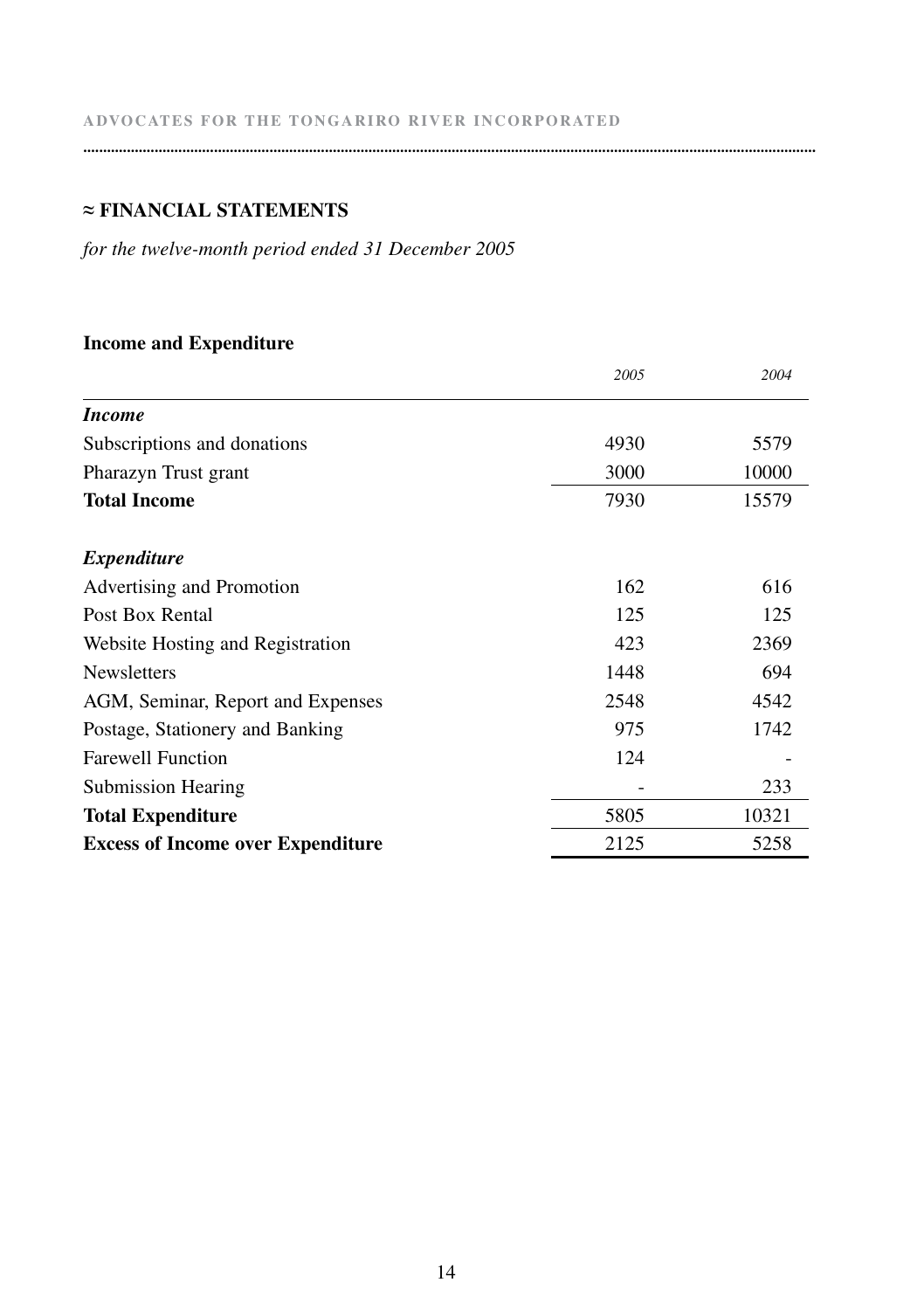|                              | 2005                     | 2004  |
|------------------------------|--------------------------|-------|
| <b>Current Assets</b>        |                          |       |
| <b>Bank Current Account</b>  | 6223                     | 11583 |
| Bank Term Deposit            | 8000                     |       |
| <b>Fixed Assets</b>          |                          |       |
| <b>Total Assets</b>          | 14223                    | 11583 |
| <b>Current Liabilities</b>   | $\overline{\phantom{a}}$ | 297   |
| <b>Net Assets</b>            | 14223                    | 11286 |
| <b>Accumulated funds</b>     |                          |       |
| Balance at beginning of year | 11286                    | 6243  |
| Net Income                   | 2125                     | 5043  |
| <b>Total funds employed</b>  | 13411                    | 11286 |

#### **Statement of Financial Position**

#### **E H Wilson**

*Secretary Treasurer 7 February 2006*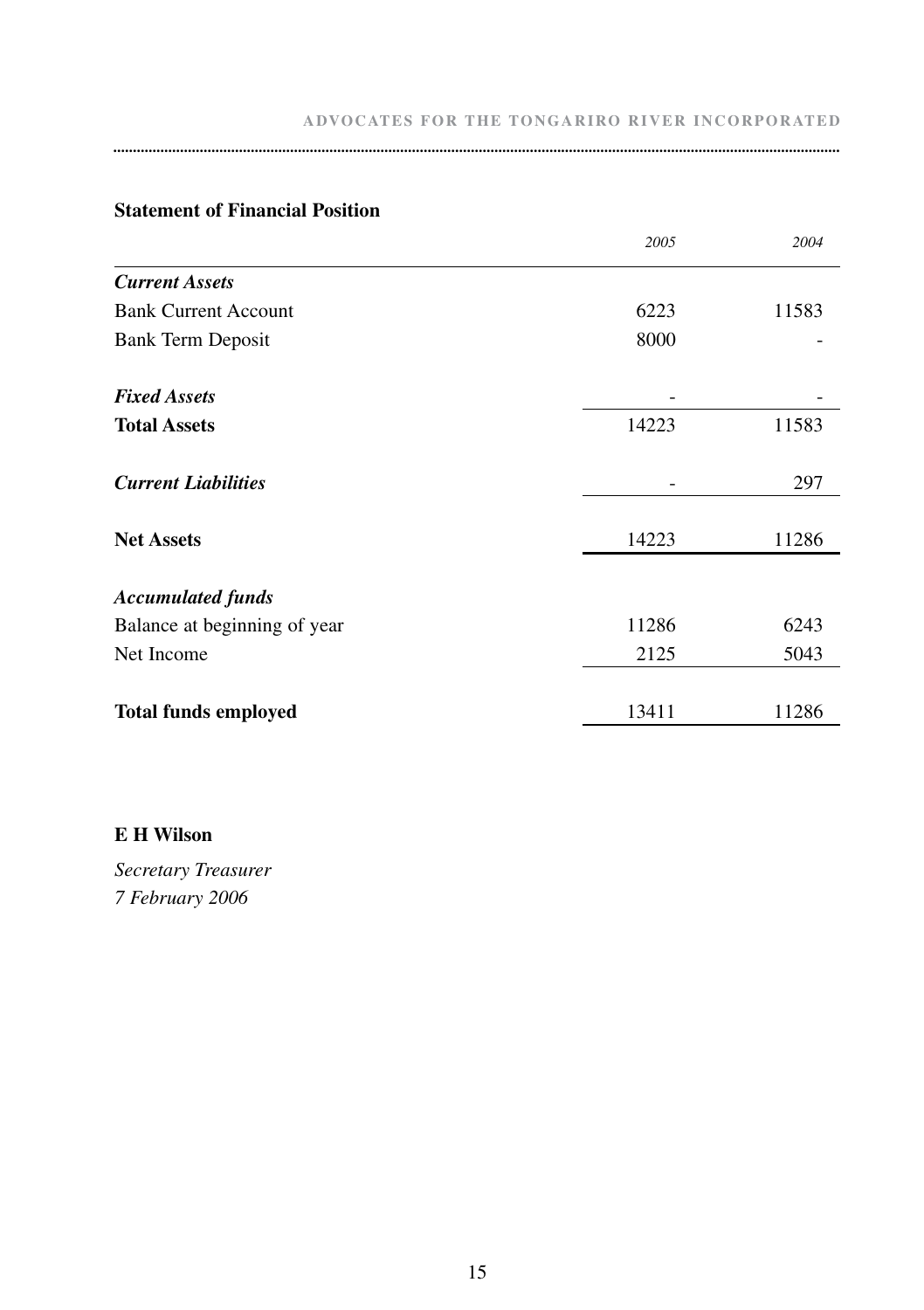#### **≈ NOTES TO THE FINANCIAL STATEMENTS**

*for the period ended 31 December 2005*

#### **Statement of Accounting Policies**

*Reporting Equity* The Advocates For The Tongariro River Incorporated is incorporated under the Incorporated Societies Act 1908.

The Financial Statements of the Advocates For The Tongariro River Society Inc. have been prepared in accordance with generally accepted accounting practice.

**.........................................................................................................................................................................................**

#### *Measurement Base*

The accounting principles recognised as appropriate for the measurement and reporting of earnings and financial position on a historical cost basis are followed by the Society.

#### *Specific Accounting Policies*

The following specific accounting policies which materially affect the measurement of financial performance and financial position have been applied.

Subscriptions are recorded on a cash received basis

#### **Changes in Accounting Policies**

There have been no changes in accounting policies. All policies have been applied on bases consistent with those used in previous the year.

#### **Preparation of Accounts:**

The accounts have been produced on information provided by your Treasurer and have been verified by R H Glover a retired Chartered Accountant and show the financial position at 31/12/2005.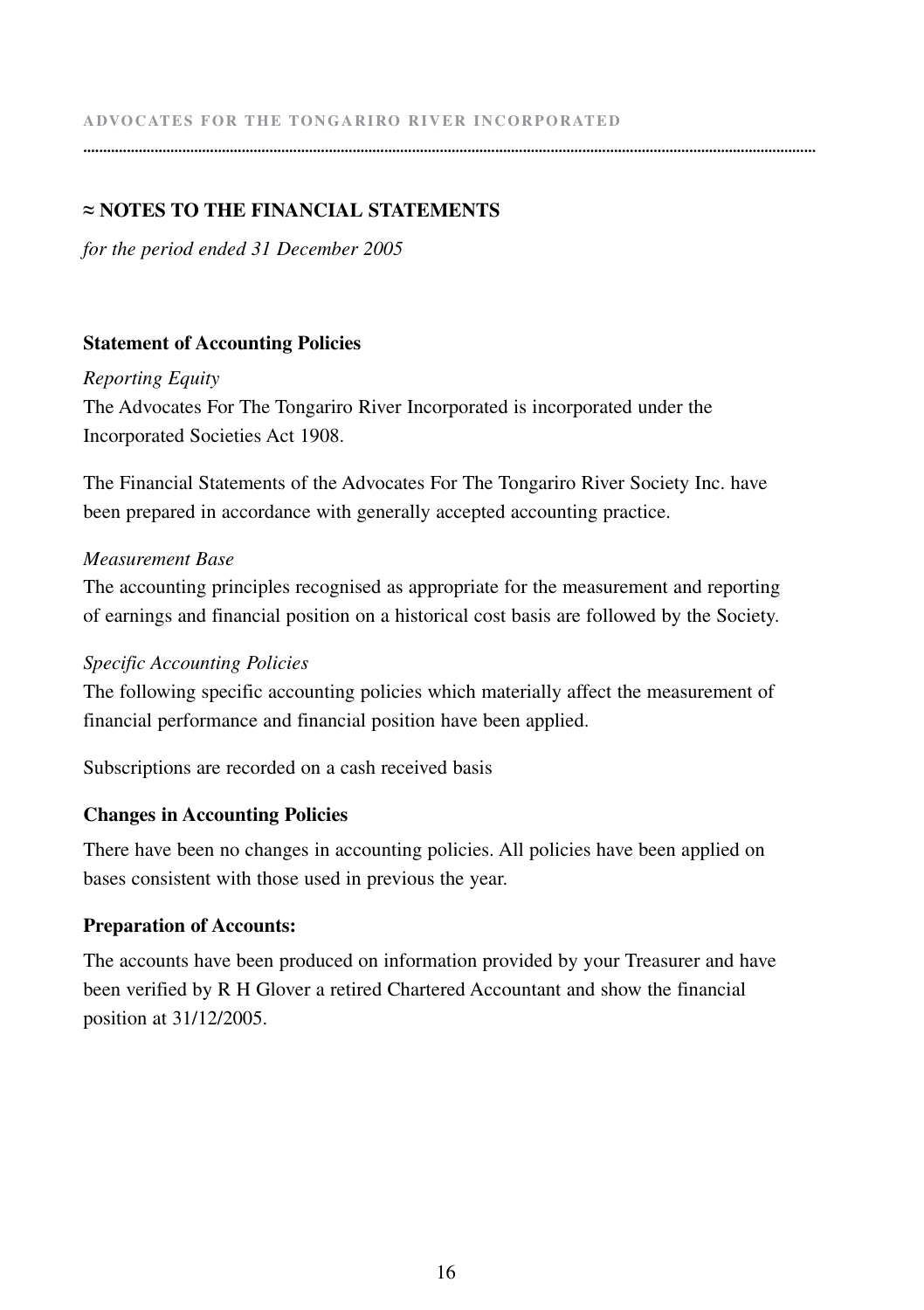#### **≈ APPENDICES**

The remainder of this Report contains the Advocates' press statements, a newspaper article from the NZ Herald and a note from Professor Paul Williams summarising his views on managing the Tongariro River.

**.........................................................................................................................................................................................**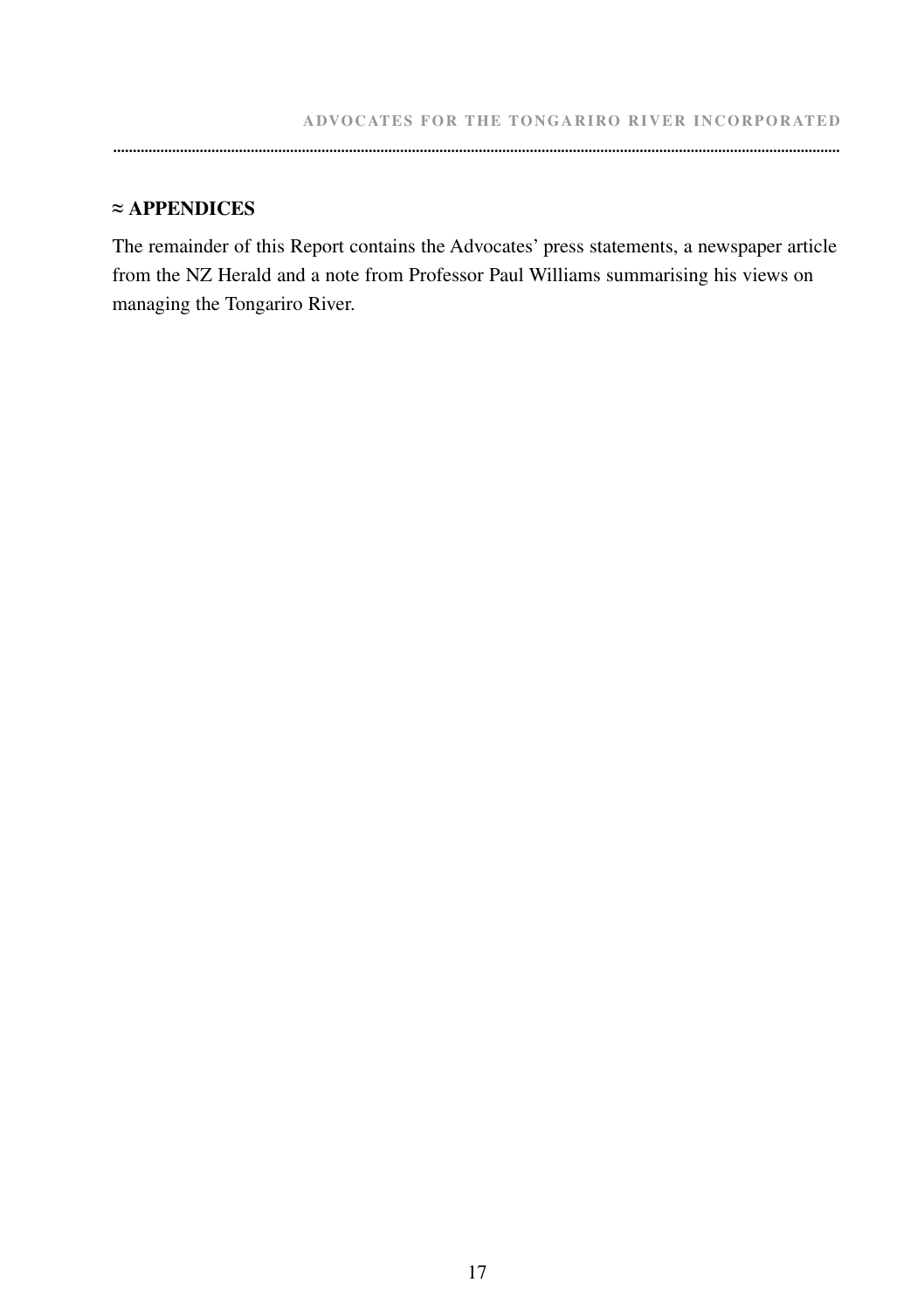#### **≈ ADVOCATES OF FLOOD PROTECTION**

*Letter to the Editor, Turangi Chronicle, August 2005*

The Advocates for the Tongariro River Incorporated are pleased to note the completion of the 2004-2005 summer works, which saw the removal of some 15000 tonnes of shingle from near the State Highway bridge, the extension of a rock wall downstream from Herekeikei Street, and the erection of a wall in front of the Tongariro Bridge Fishing Lodge.

**.........................................................................................................................................................................................**

The Committee of the Advocates have been concerned to hear that some Turangi residents have expressed the view that the Advocates are opposed to these flood protection measures and others proposed by Environment Waikato for the left bank of the Tongariro between Kutai Street and Te Aho Road.

The Advocates support flood protection measures and have expressed the view, through the Tongariro River Management Forum, that flood protection should be carried out in the context of a management plan for the Upper, Middle and Lower Tongariro. The Advocates, through our representation on the Management Forum, are committed to ensuring that a plan for the whole river is developed and implemented.

One committee member of the Advocates has objected to a stopbank proposal for the stretch of riverbank between Poto St and Cherry Reserve as he believes that a stopbank may not be adequate or may not be the best flood protection solution. He perceives a serous risk if stopbanks are built in a piecemeal fashion without due consideration of their impact on the whole of the river and has requested that further assessment is carried out by Environment Waikato to ensure the best solution is found. The Advocates wish it to be made clear that his objection is based on his personal view.

The Advocates are committed to property protection and fully support the works that have been done to date. We hope that they represent the beginnings of a comprehensive and well thought out programme that will see regular removal of shingle to lower the river's bed at several key places above and below the town of Turangi.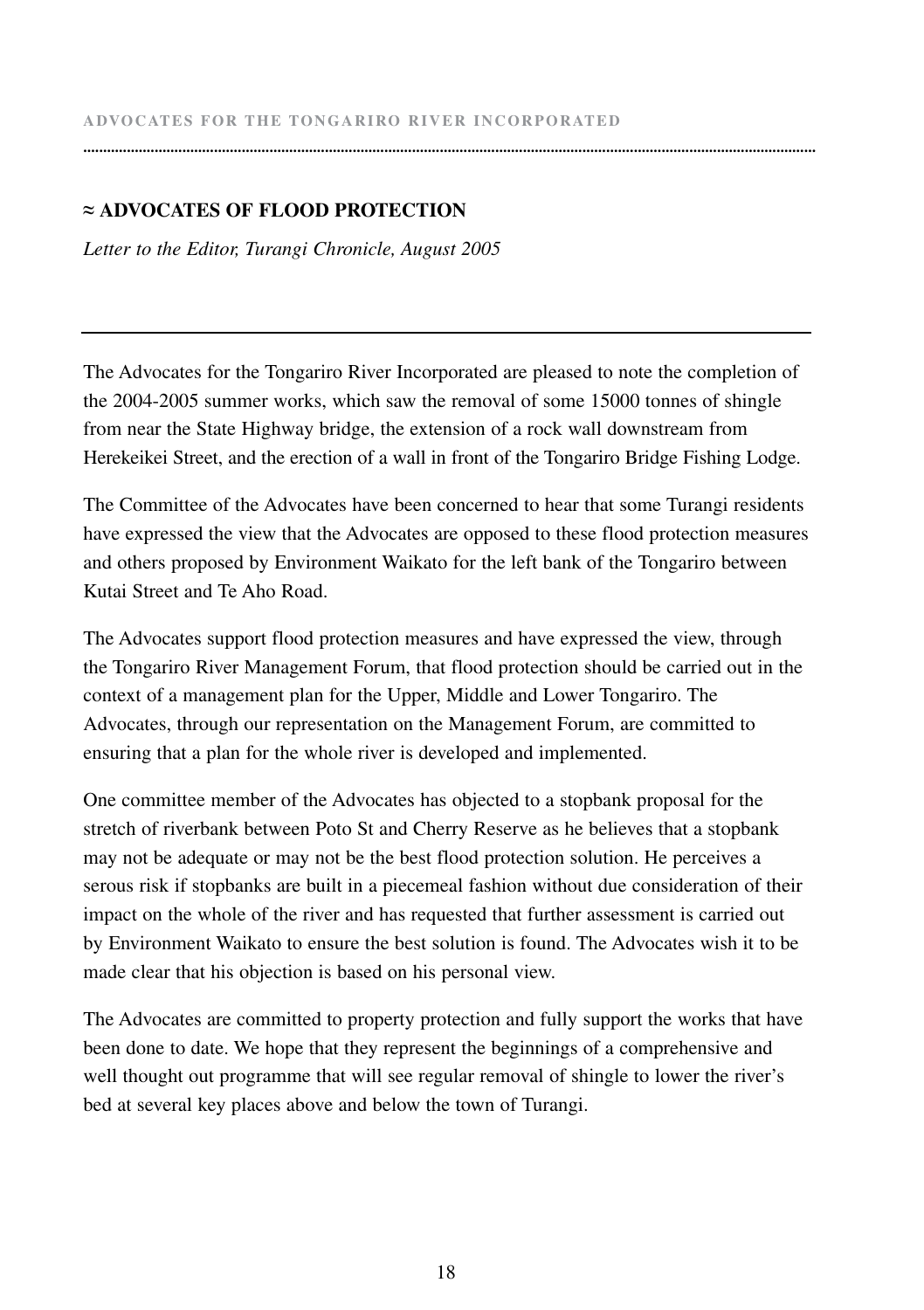The Advocates are also keen to see channel restoration especially in the Lower River, as well as some removal of silt from the mouths and channels presently blocked, such as Dan's Creek and the Hook.

**.........................................................................................................................................................................................**

If you would like to become a member of the Advocates, please visit our website, **www.tongariroriver.co.nz**

#### **Heather Macdonald**

*President, Advocates for the Tongariro River Inc*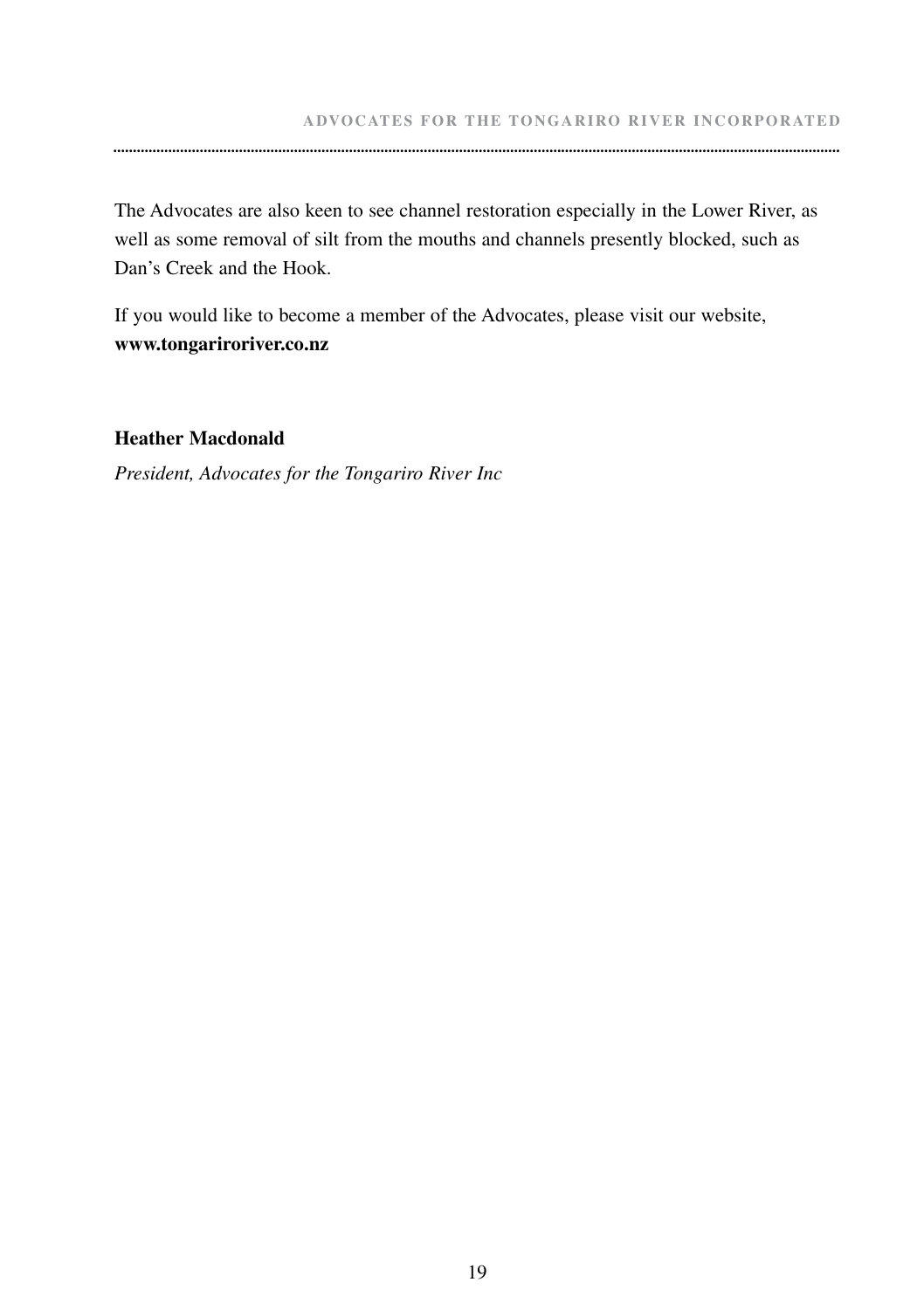#### **≈ ADVOCATES HIT OUT AT RATE INCREASES**

*Taupo Times Friday, September 23 2005*

The recent huge increase in Project Watershed rates, imposed by Environment Waikato has concerned the Advocates for the Tongariro River. The AFTR Committee met with Environment Waikato's Taupo Constituency representatives, Laurie Burdett and Rex Hawkins, earlier this month to express concerns about the lack of progress on a management plan for the river, and the threat of escalating costs for flood protection work.

**.........................................................................................................................................................................................**

"We asked two main questions," says AFTR President, Heather Macdonald. "First, why the rates increase had been so high? Secondly, should we expect the rates to carry on increasing like this?

"Unfortunately, we did not get an answer to either of our questions and we are concerned about that"

The Councillors made the point that the cost of cleaning up after the 2003 flood had been massive.

Heather says that this is the very reason for the Advocates' concerns.

Heather says that Turangi ratepayers need to know that Environment Waikato has a well thought out plan for funding river works, and a budget.

"AFTR has advised Laurie and Rex that they have given some thought to alternative methods of funding river works and have talked with Marian Hobbs, the Minister for the Environment, about possible national initiatives," Heather says.

"The Minister considered the local rates burden excessive and told us that some work has already been done to look at alternative funding methods at a national level, but this was twelve months ago and nothing has been heard since. AFTR believes it is unrealistic to expect residents to continue to bear the cost, especially when there is a risk that those costs will escalate"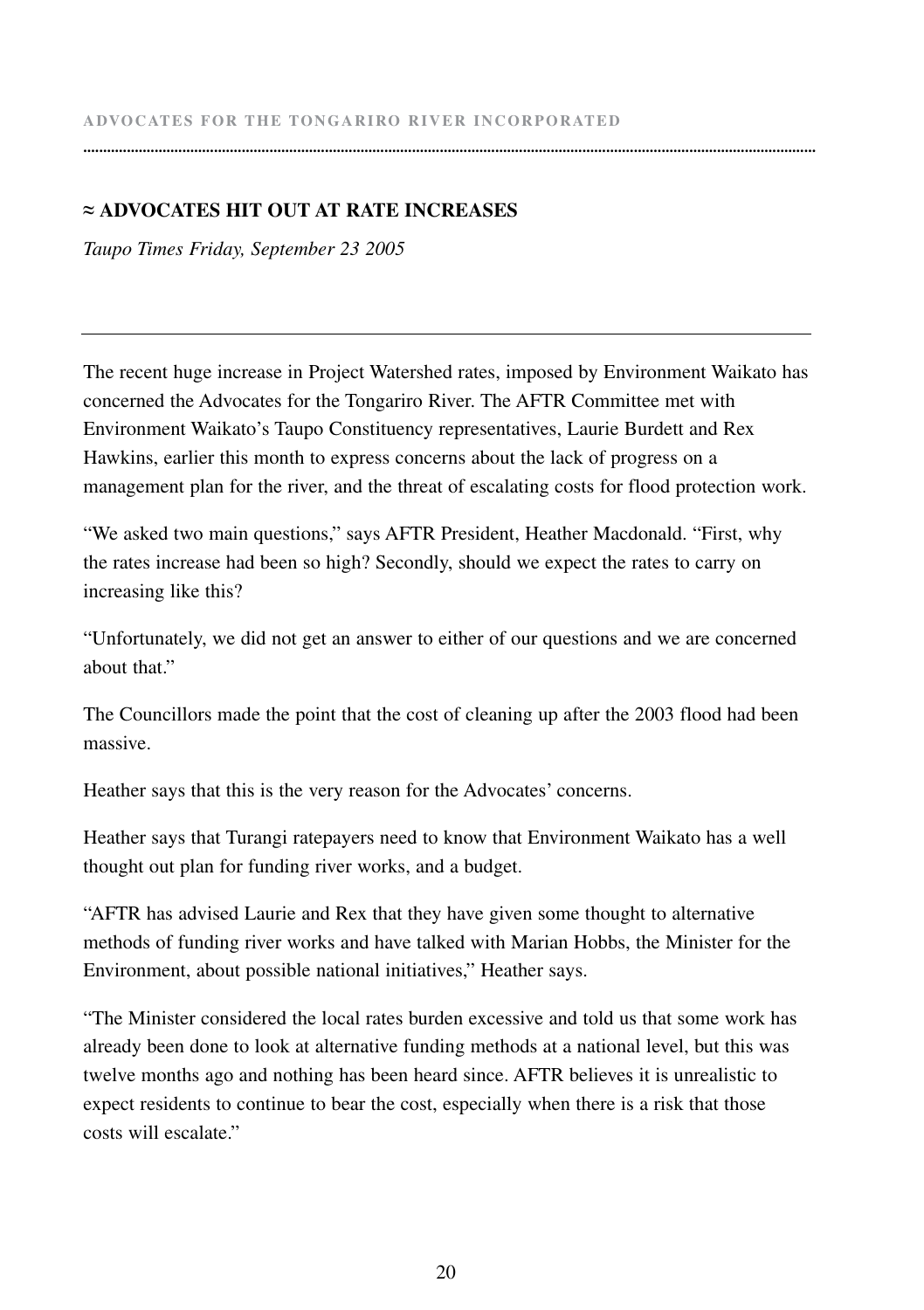Heather says, "Laurie and Rex recommended that the Advocates present a paper to the Catchment Services Committee of Environment Waikato, proposing alternative methods of funding river works. The Advocates will be asking Environment Waikato, as the environmental watchdog, to give these proposals serious consideration."

**.........................................................................................................................................................................................**

Want to have your say? Visit the Advocates for the Tongariro River website: www. tongariroriver.co.nz and go to the Discussion Forum. Advocates membership forms are available on the site.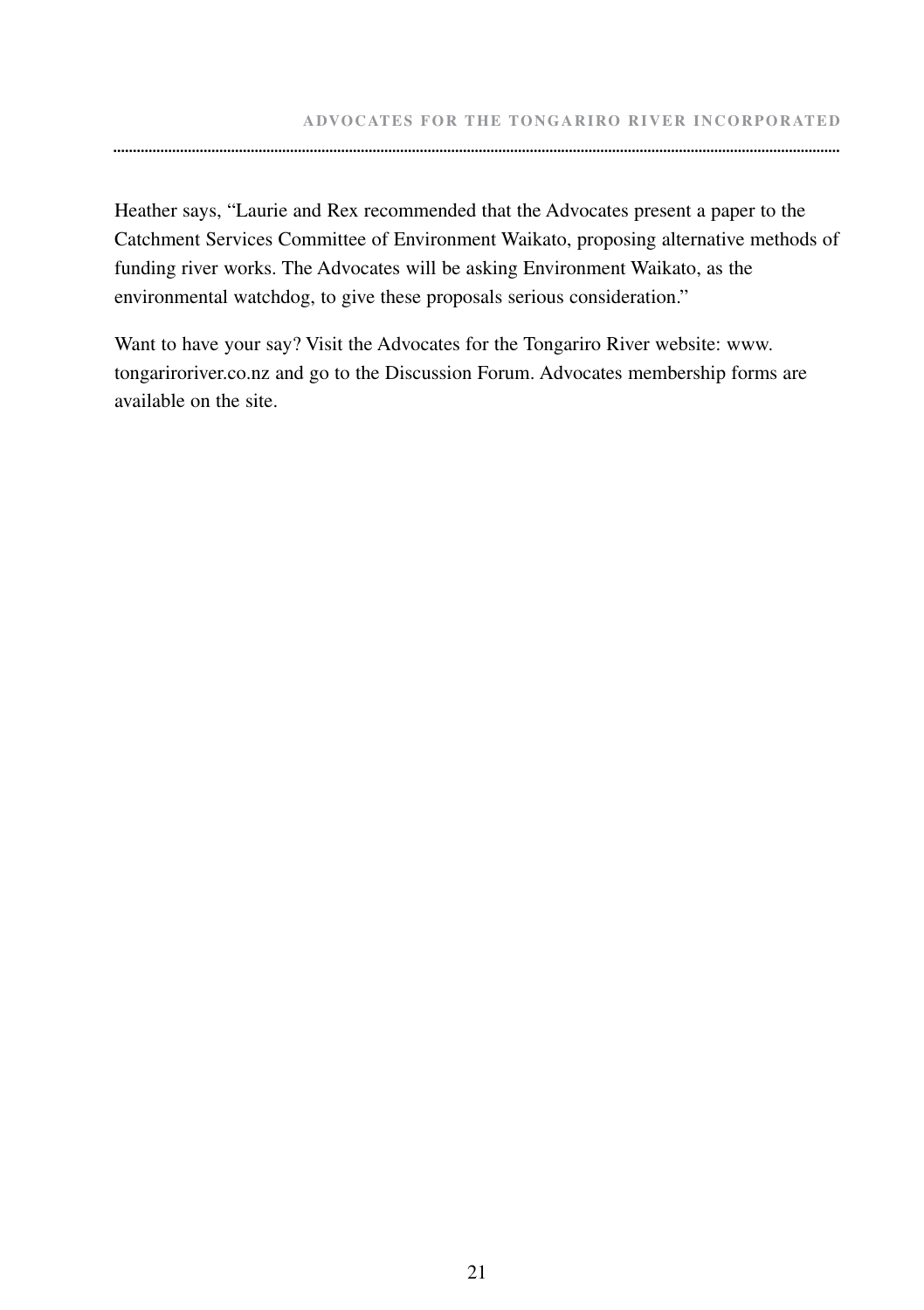#### **≈ DIDYMO THREAT**

*Taupo Times, 5 October 2005*

The threat of an invasion of the Didymo (Rock Snot) alga has caused the Committee of the Advocates for the Tongariro River (Inc) to call on the Department of Conservation to adopt some basic containment strategies. Didymo poses a grave risk to freshwater habitats and consequently to fisheries.

**.........................................................................................................................................................................................**

Biosecurity New Zealand has warned that Didymo will threaten the rivers and lakes of the Central North Island if it spreads from the five South Island rivers where it has already been identified. At a meeting in Tokaanu on 11 October, Biosecurity NZ staff advised stakeholder attendees that clumps of weeds are to be removed from boats, skis, and fishing nets; dogs need to be dried thoroughly before moving from one river to another; equipment needs to be soaked and scrubbed in hot, soapy water at 60 Celsius for one minute; a 2% bleach solution can be used as well, and/or a 5% saline solution, or detergent.

President of the Advocates for the Tongariro River, Heather Macdonald, says that the rivers in the central plateau area of the North Island are particularly vulnerable to a Didymo invasion, given their proximity to each other and the suitability of the Central Plateau's conditions. "Didymo loves shingle river beds and the climate we have on the Central Plateau," she says. "All it would take is one contaminated boat or one water ski or one pair of waders or one fishing net or one dog bringing the unwanted alga to our region."

The Advocates have called for immediate preventative measures to be applied by the Department of Conservation, who administers the Taupo conservancy.

The measures include firstly, everyone purchasing a Taupo fishing licence being given with their licence a copy of the most current Biosecurity NZ fact sheet on Didymo and how to prevent its spread.

Secondly, the Department of Conservation would mail all licence holders with information abut Didymo and how to care for fishing gear so as to minimise contamination risk.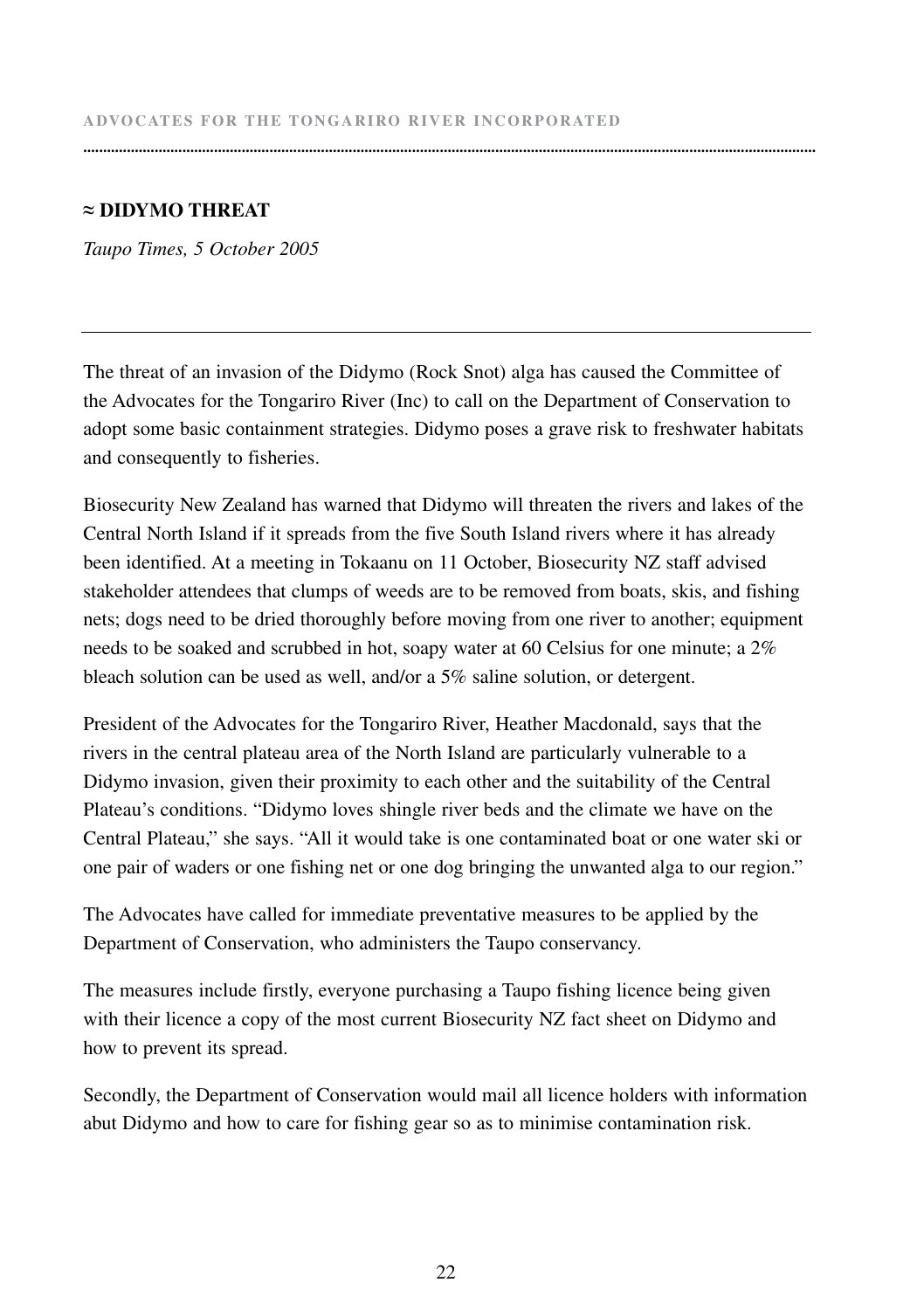And thirdly, signage would be placed at key fishing access points including boat ramps and the rivers feeding into Lake Taupo, informing of Didymo and of strategies to be taken by anglers and river users to try to prevent it entering Lake Taupo and the rivers which feed it.

While the Department of Conservation supported and co-ordinated Biosecurity NZ's stakeholder meeting at Tokaanu, the Advocates are calling for the Department to take immediate action to ensure the advice given at that meeting is heeded by the public, who are the principal spreading agents of Didymo.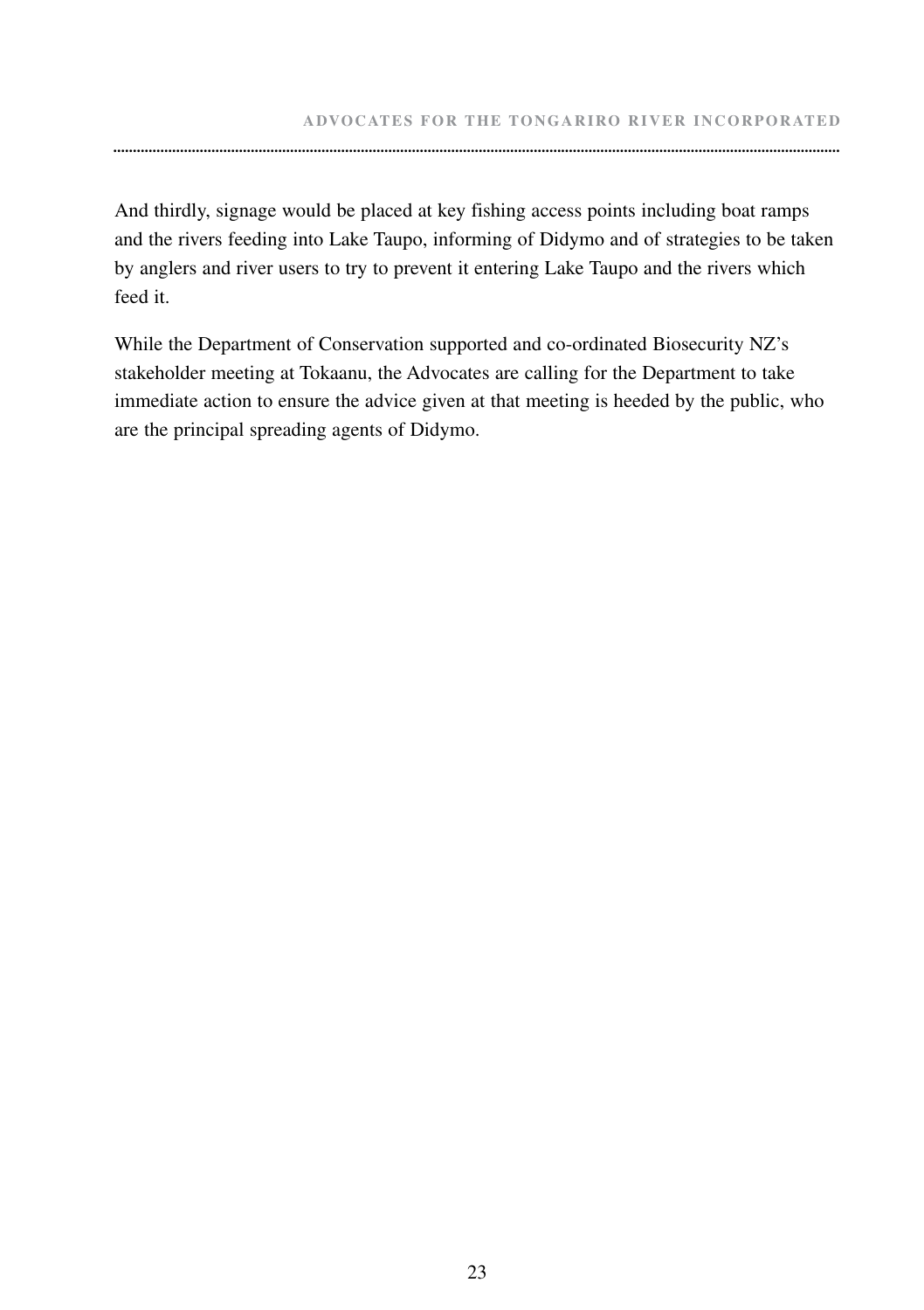#### **≈ GAMEBIRDERS BAG COSY DOC DEALS**

*Philippa Stevenson 24 February 2005*

http://www.nzherald.co.nz/index.cfm?c\_id=1&ObjectID=10112378

A feisty group of gamebird hunters have bagged a bigger than usual quarry – the Department of Conservation.

More than two years ago, the Wildfowlers Association trained its sights on the highly questionable practice of private deal making in the resource consent process when electricity generator Mighty River Power was after consents to continue operating its eight Waikato River hydro dams.

**.........................................................................................................................................................................................**

Last month it scored a bull's-eye.

In 2003, after lengthy proceedings before an Environment Waikato consent hearing committee, Mighty River was granted consents spanning 35 years.

But a troubling feature of the process was the many groups which made submissions and then withdrew them wholly or partly because they had made private agreements with Mighty River.

They included the Department of Conservation (DoC), Fish and Game, Forest and Bird, the Taupo District Council, the Tuwharetoa Maori Trust Board, Waikato-Tainui, Genesis Power and Carter Holt Harvey.

The Wildfowlers, too, got around the negotiating table but dropped out after becoming unhappy with the level of money Mighty River agreed to provide for a trust to work for the sustainable ecological management of the river and Lake Taupo.

The Waikato Catchment Ecological Enhancement Trust is now up and running, providing funds for research.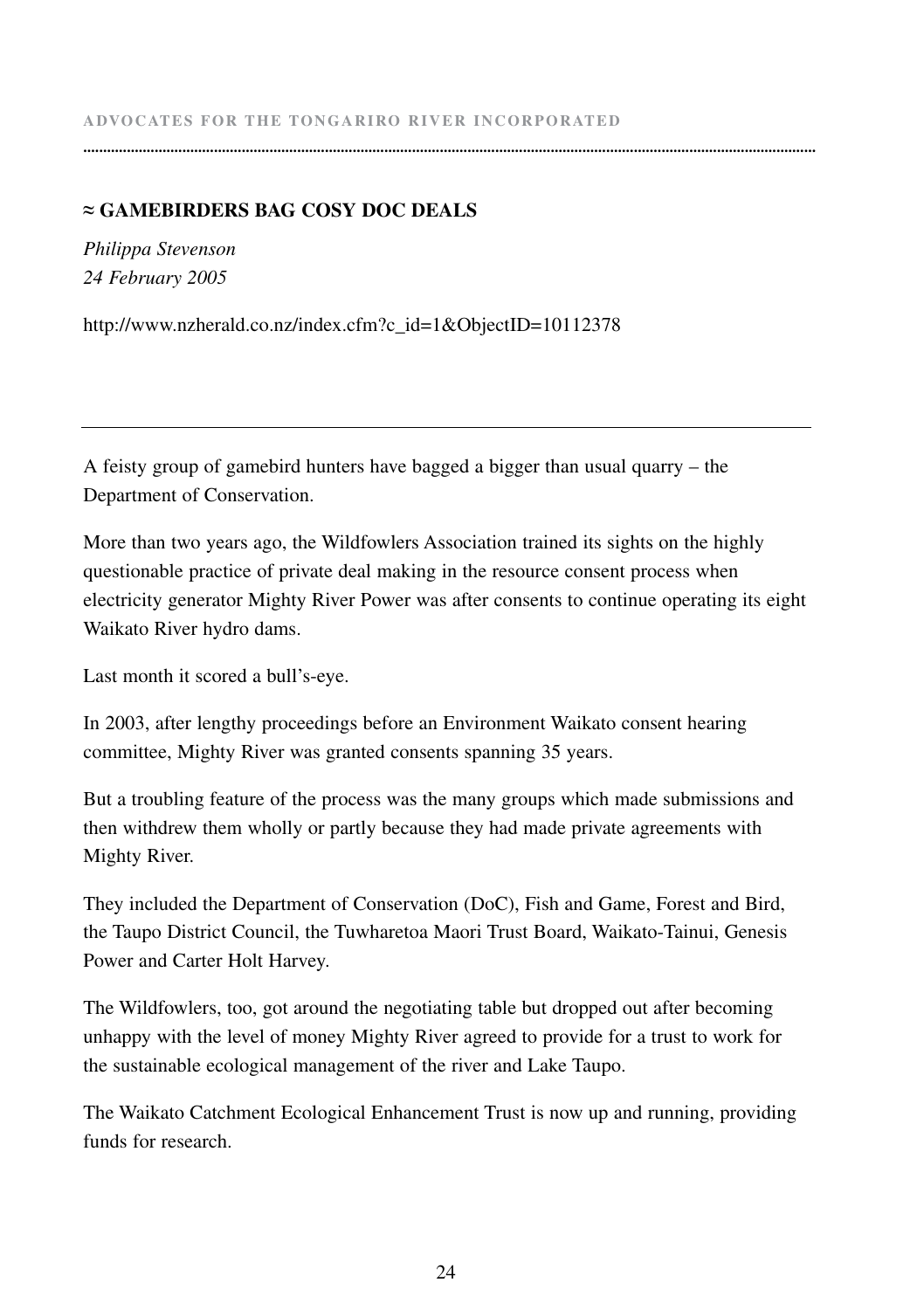Its members – DoC, Forest and Bird, Fish and Game, and Acre, Waikato's Advisory Committee for Regional Environment – were happier to have the money than trust to the vagaries of the consent process.

But Wildfowlers patron Mike Hucks said his organisation remained disturbed that bodies with statutory public duties like DoC and Fish and Game struck a deal rather than present information to the hearing committee.

The Wildfowlers dug into their own pockets to put up six hours of evidence on the impact of Mighty River's aggressive use of the river – spilling vast quantities of water through its dams at times of peak power demand – which was slowly destroying precious environments, Hucks said.

"The river can go up and down four to five metres daily – sometimes twice daily – and it is in the process of destroying absolutely irreplaceable wetlands. The normal vegetation is changed and consequently the habitat for wildlife is destroyed."

The Wildfowlers also took their concerns to the Parliamentary Commissioner for the Environment.

The commissioner first criticised private deals, or side agreements, in a report in 1998 but none of those investigated then involved Government agencies.

DoC's and Fish and Game's deal with Mighty River struck the commissioner's investigator, Bob McClymont, as a disturbing trend.

In a report to the Wildfowlers last month he said DoC's side agreements were potentially detrimental to the environment because its failure to take part in hearings could mean consenting authorities had less information on which to base decisions. That could lead to conditions that were not as stringent as expected or warranted.

Secret agreements also meant scrutiny of public bodies was compromised and DoC "runs the risk of creating perceptions of complicity and impropriety".

And if either party to an agreement reneged, the only option would be to sue for enforcement of the contract.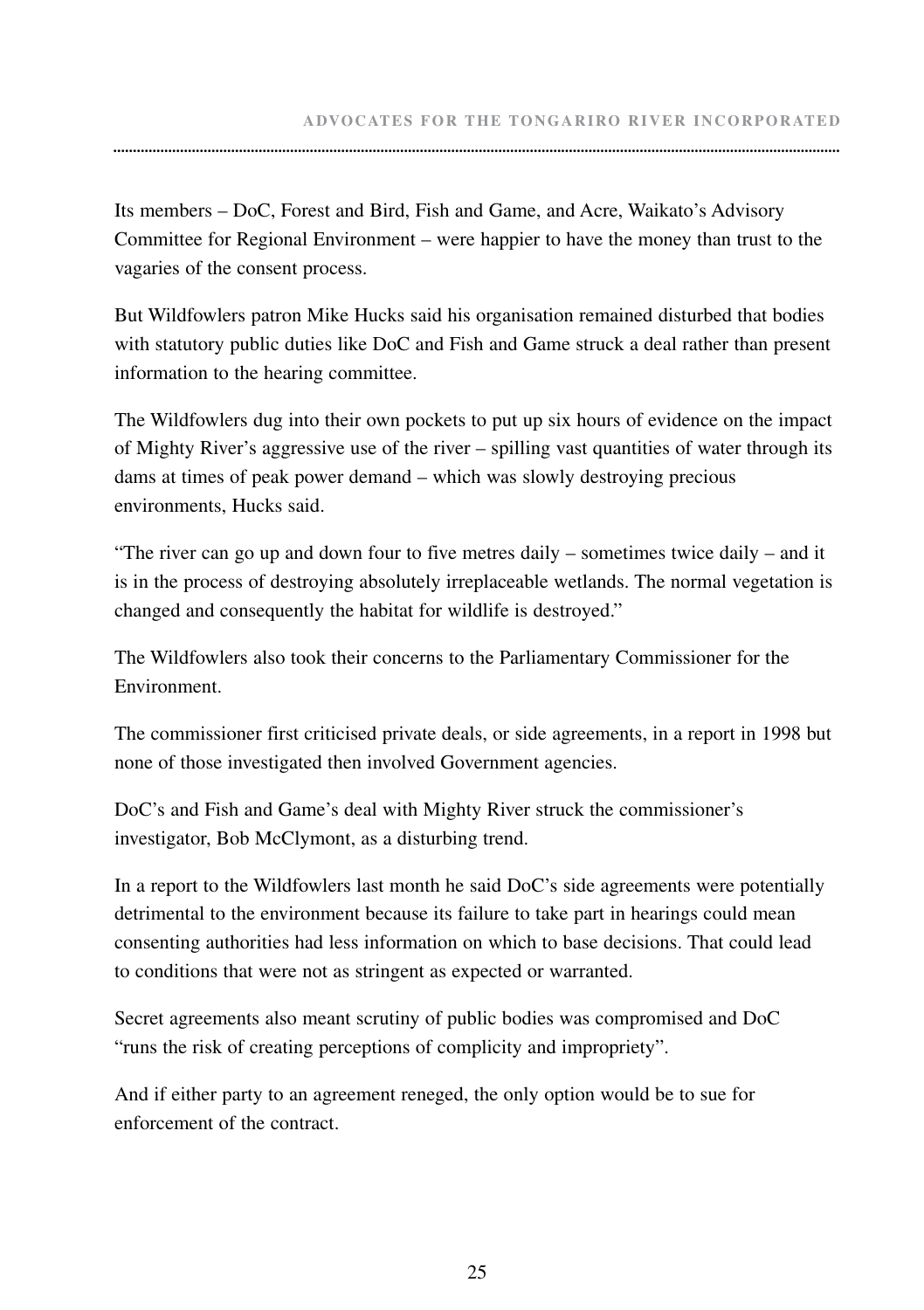Discussions between the commissioner and DoC over the issue prompted DoC Director-General Hugh Logan to issue the department's first set of guidelines for side agreements.

**.........................................................................................................................................................................................**

In December he advised the department's conservators that they must be prepared to explain why they had entered into a side agreement, including the outcomes expected for the environment.

The department had to be prepared to provide information to the public on any side agreements, and should ensure parties signing up to them were financially and technically capable of meeting their commitments.

Mr Logan's edict also said side agreements should not stop DoC taking part in consent hearings on aspects not in the agreement.

Mr McClymont said the commissioner remained concerned about environmental trade-offs occurring in side agreements.

For the Wildfowlers it had been a pleasing moral victory, Mr Hucks said.

"The only trouble is it doesn't assist the wetlands."

*(Published with the permission of the writer)*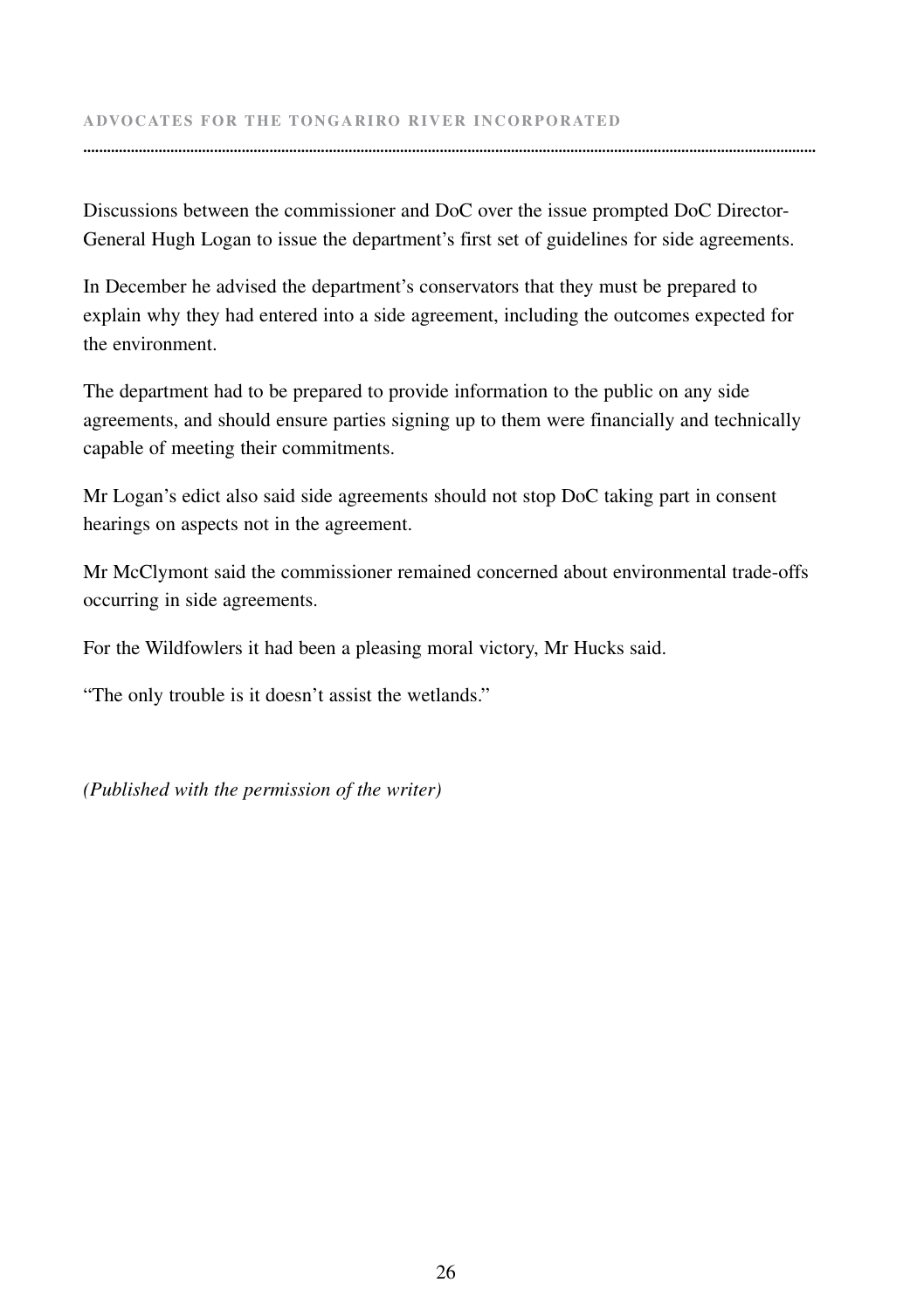#### **≈ SOME THOUGHTS ON MANAGING THE TONGARIRO RIVER**

*Professor Paul Williams Geography Department, University of Auckland*

My general position on managing the physical features of the landscape is that 'nature knows best'. This is because natural processes can be so powerful that our human-scale 'fixes' are usually of only limited effectiveness. Floodplains will flood and there's no way we can stop that. We can only stop the frequency with which small floods (<50 years) overflow onto the floodplain. Big floods will always beat us unless, perhaps, we dam the river and have a lot of spare storage capacity behind the dam.

**.........................................................................................................................................................................................**

So my reactions to Dr Graeme Smart's (NIWA) suggestions are as follows:

- 1. The sensible course of management will vary according to what one's trying to achieve.
- 2. If the aim is to restore the river to as close to its natural state as possible downstream of State Highway 1 bridge, then (i) the lake needs to be permitted to operate within its natural range, (ii) the river should be left unconstrained to operate naturally, and (iii) regrowth of natural vegetation needs encouragement.
- 3. In practice the above may not be possible and we will have to compromise. The operators of the power schemes may wish to continue to control the lake level, as at present, and the owners of land downstream of the bridge may wish to see flooding no worse than at present. My reaction to that would be: (i) try to achieve a median lake level reduction of 10 cm while permitting the lake to still be controlled within the existing range. (ii) maintain existing flood protection downstream of the bridge.

 I believe that lowering the lake level would definitely help improve the lower reaches by promoting natural scouring of the river bed, thereby increasing channel capacity and reducing the frequency of channel overflow. This is the best way to 'rejuvenate' the channel. Taking gravel from the channel is a waste of time as an almost limitless supply of gravel is waiting upstream to replace any that's taken. It would be an ongoing cost with the money better spent elsewhere.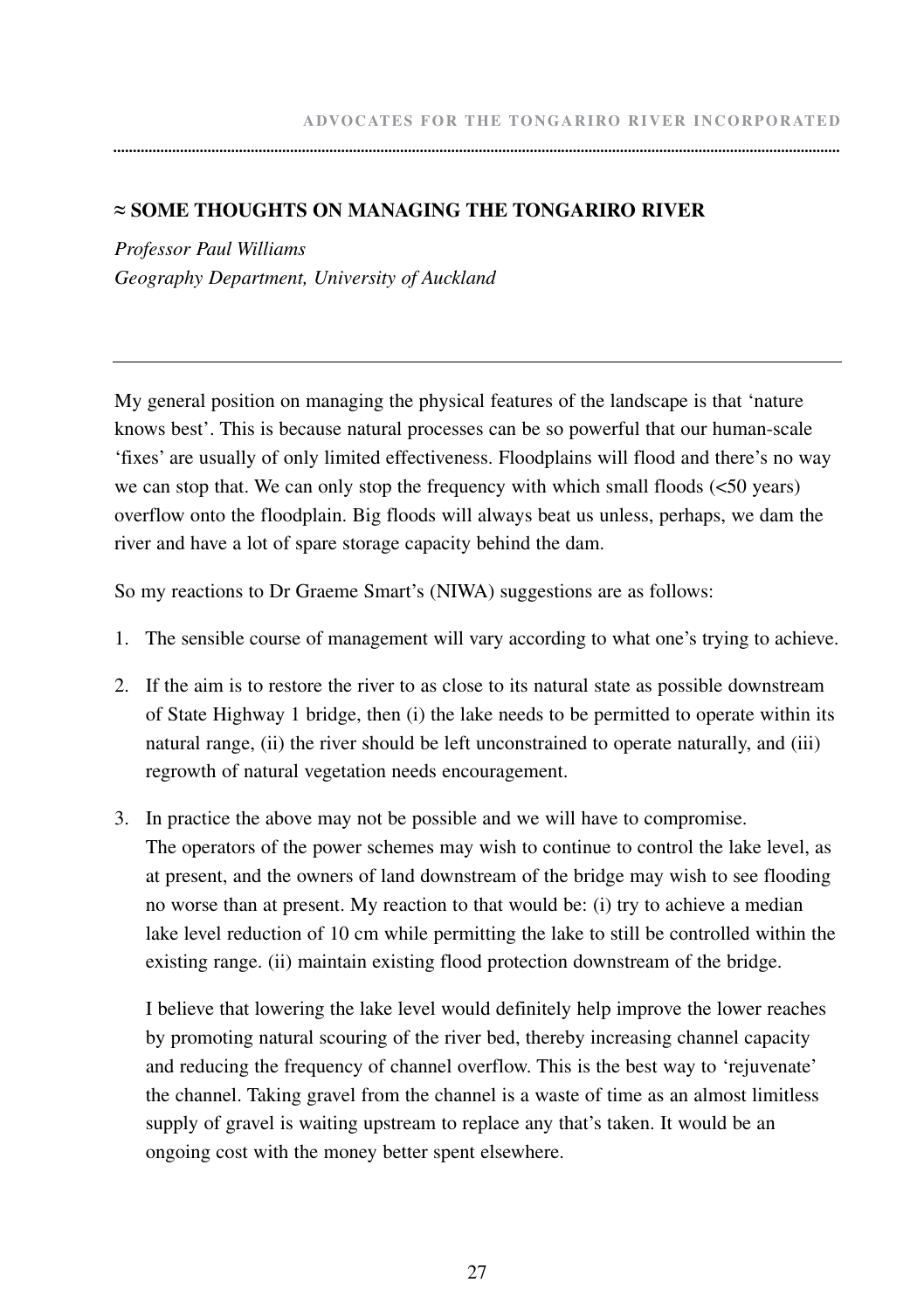It is possible that willow clearance along the lower reaches might also help rejuvenate the channel by reducing channel friction, but the downside might be channel widening and less channel stability, because the river would be able to migrate more freely. Willow clearance would need to be done from the delta end working upstream. I'd be in favour of that provided it's done cautiously, bit by bit to assess its effect.

**.........................................................................................................................................................................................**

 If retraining is contemplated by cutting through meander bends, then that would certainly increase average channel slope and send a wave of river bed scouring upstream. Depending on how much meander cutting off was done, and where it was done, the bed scouring could reach upstream to the piles of State Highway 1 bridge. This would reduce the depth of flooding by about the depth of the scouring in the areas concerned. However, considering the cost of making the cut-offs and maintaining them, I'd be doubtful if the benefits would be justified.

4. If the desire is to reinstate the farming activity in the lower reaches, then both lake lowering and floodway construction (overflow route to Stump Bay) would be necessary, though even that would not stop the larger floods from inundating the delta area. Construction of a grassed floodway to Stump Bay from Graces Rd would alleviate some of the impact of flooding downstream, but there are so many potential natural overflow routes on both right and left banks that it would be much cheaper to let nature decide which ones to use. However, the grassed floodway recently constructed on the left bank of the Tauranga-Taupo River seems to be successful and equal success could probably be achieved with a channel to Stump Bay (or left to the Blind Mouth). Though unlike the TT, there's not a settlement to protect (other than Graces farm buildings) at the delta, so the cost is less justified. The more water that is encouraged to follow overflow routes, the less water is left for scouring the main channel and its distributaries as it passes through the delta.